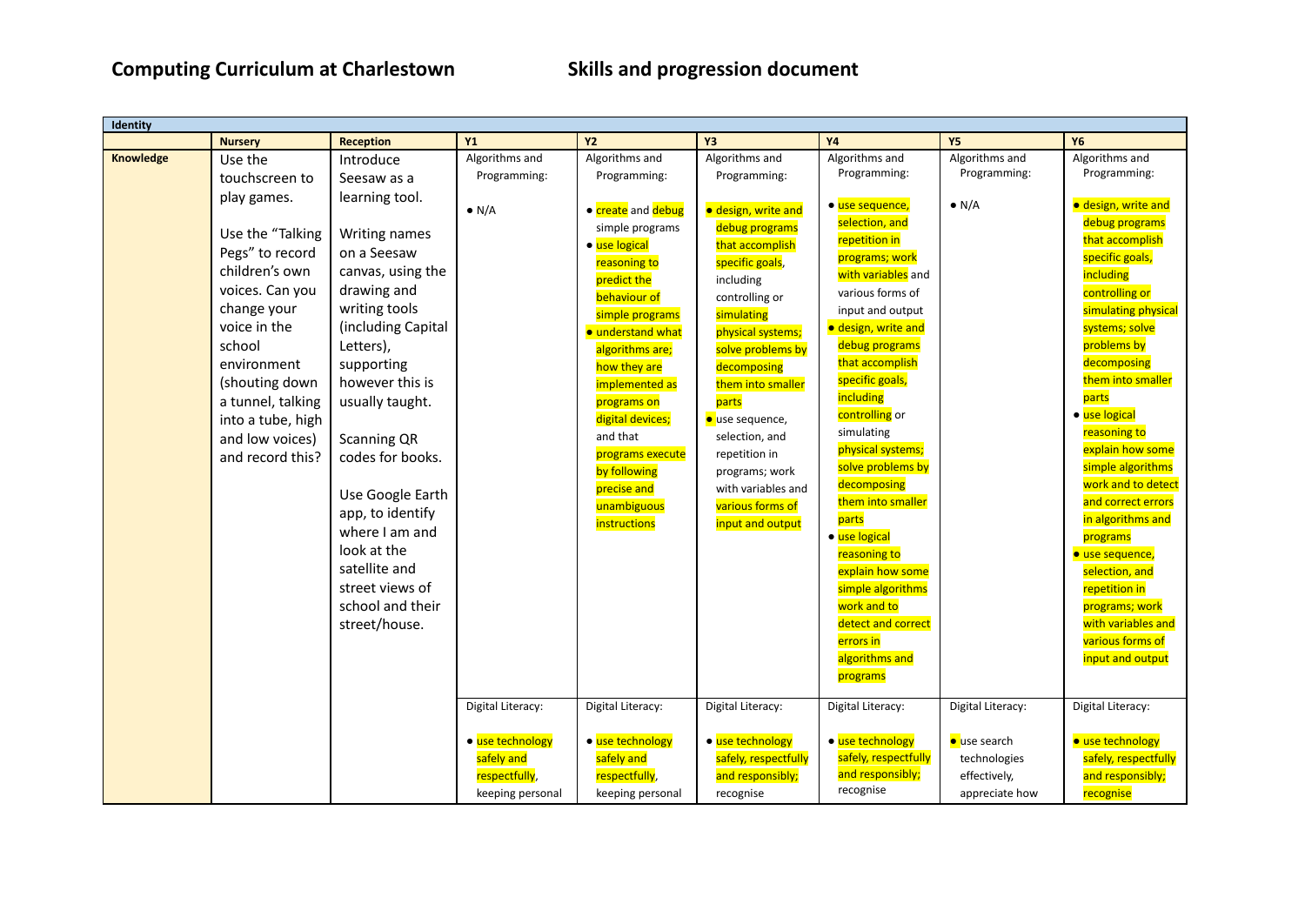|                          |  | information<br>private; identify<br>where to go for<br>help and support<br>when they have<br>concerns about<br>content or<br>contact on the<br>internet or other<br>online<br>technologies. | information<br>private; identify<br>where to go for<br>help and support<br>when they have<br>concerns about<br>content or<br>contact on the<br>internet or other<br>online<br>technologies      | acceptable/unacc<br>eptable<br>behaviour;<br>identify a range of<br>ways to report<br>concerns about<br>content and<br>contact                                                                                                                                                                                                            | acceptable/unacc<br>eptable<br>behaviour;<br>identify a range of<br>ways to report<br>concerns about<br>content and<br>contact                                                                                                                                                                                                            | results are<br>selected and<br>ranked, and be<br>discerning in<br>evaluating digital<br>content                                                                                                                                                                                                                                           | acceptable/unacce<br>ptable behaviour;<br>identify a range of<br>ways to report<br>concerns about<br>content and<br>contact |
|--------------------------|--|---------------------------------------------------------------------------------------------------------------------------------------------------------------------------------------------|-------------------------------------------------------------------------------------------------------------------------------------------------------------------------------------------------|-------------------------------------------------------------------------------------------------------------------------------------------------------------------------------------------------------------------------------------------------------------------------------------------------------------------------------------------|-------------------------------------------------------------------------------------------------------------------------------------------------------------------------------------------------------------------------------------------------------------------------------------------------------------------------------------------|-------------------------------------------------------------------------------------------------------------------------------------------------------------------------------------------------------------------------------------------------------------------------------------------------------------------------------------------|-----------------------------------------------------------------------------------------------------------------------------|
|                          |  | Information<br>Technology:                                                                                                                                                                  | • Information<br>Technology:                                                                                                                                                                    | Information<br>Technology:                                                                                                                                                                                                                                                                                                                | Information<br>Technology:                                                                                                                                                                                                                                                                                                                | Information<br>Technology:                                                                                                                                                                                                                                                                                                                | Information<br>Technology:                                                                                                  |
|                          |  | • use technology<br>purposefully to<br>create, organise,<br>store, manipulate<br>and retrieve<br>digital content                                                                            | • use technology<br>purposefully to<br>create, organise,<br>store, manipulate<br>and retrieve<br>digital content<br>• recognise<br>common uses of<br>information<br>technology<br>beyond school | • select, use and<br>combine a variety<br>of software<br>(including internet<br>services) on a<br>range of digital<br>devices to design<br>and create a range<br>of programs,<br>systems and<br>content that<br>accomplish given<br>goals, including<br>collecting,<br>analysing,<br>evaluating and<br>presenting data<br>and information | • select, use and<br>combine a variety<br>of software<br>(including internet<br>services) on a<br>range of digital<br>devices to design<br>and create a range<br>of programs,<br>systems and<br>content that<br>accomplish given<br>goals, including<br>collecting,<br>analysing,<br>evaluating and<br>presenting data<br>and information | • select, use and<br>combine a variety<br>of software<br>(including internet<br>services) on a<br>range of digital<br>devices to design<br>and create a range<br>of programs,<br>systems and<br>content that<br>accomplish given<br>goals, including<br>collecting,<br>analysing,<br>evaluating and<br>presenting data<br>and information | $\bullet$ N/A                                                                                                               |
| <b>Skills/Experience</b> |  | • use the web<br>safely to find                                                                                                                                                             | · describe carefully<br>what happens in                                                                                                                                                         | · develop a number<br>of strategies for                                                                                                                                                                                                                                                                                                   | · Children will use<br>an online program                                                                                                                                                                                                                                                                                                  | $\bullet$ develop an<br>appreciation of                                                                                                                                                                                                                                                                                                   | · Children will use<br>an online program                                                                                    |
|                          |  | ideas for an<br>illustration                                                                                                                                                                | computer games<br>• use logical                                                                                                                                                                 | finding errors in<br>programs                                                                                                                                                                                                                                                                                                             | to build their<br><b>Block Coding</b>                                                                                                                                                                                                                                                                                                     | the links between<br>geometry and art                                                                                                                                                                                                                                                                                                     | to build their Block<br>Coding skills. They                                                                                 |
|                          |  | • select and use<br>appropriate                                                                                                                                                             | reasoning to<br>make predictions                                                                                                                                                                |                                                                                                                                                                                                                                                                                                                                           | skills. They will<br>use a spiral                                                                                                                                                                                                                                                                                                         | • become familiar<br>with the tools and                                                                                                                                                                                                                                                                                                   | will use a spiral<br>curriculum to                                                                                          |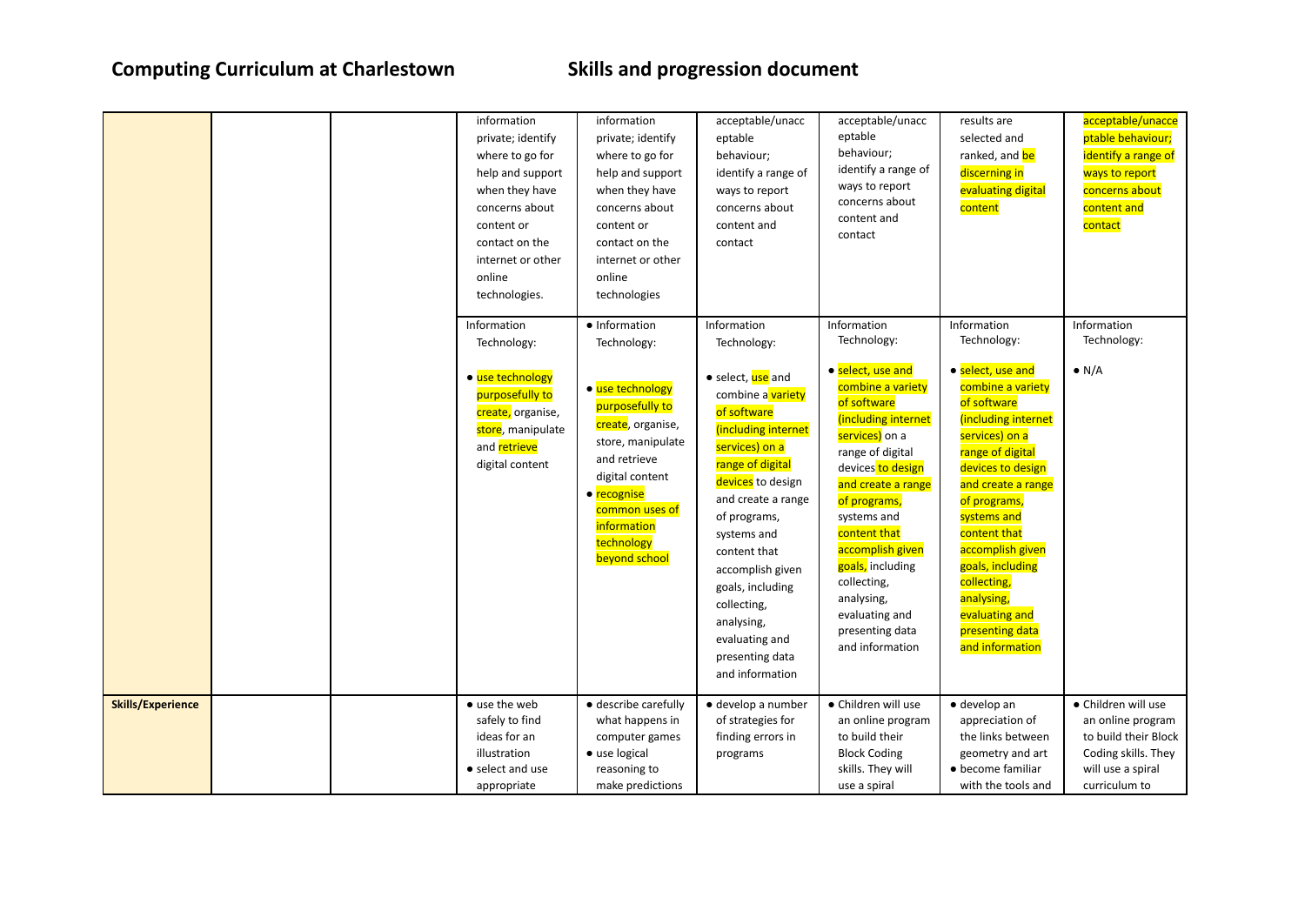|  | painting tools to   | of what a          | · build up resilience    | curriculum to        | techniques of a      | ensure that prior    |
|--|---------------------|--------------------|--------------------------|----------------------|----------------------|----------------------|
|  | create and          | program will do    | and strategies for       | ensure that prior    | vector graphics      | learning is in their |
|  | change images on    | • test these       | problem solving          | learning is in their | package              | long-term memory     |
|  | the computer        | predictions        | $\bullet$ increase their | long-term            | $\bullet$ develop an | and then built       |
|  | • understand how    | • think critically | knowledge and            | memory and then      | understanding of     | upon.                |
|  | this use of ICT     | about computer     | understanding of         | built upon.          | turtle graphics      |                      |
|  | differs from using  | games and their    | Scratch                  |                      | • experiment with    |                      |
|  | paint and paper     | use                | $\bullet$ recognise a    |                      | the tools available, |                      |
|  | $\bullet$ create an | • be aware of how  | number of                |                      | refining and         |                      |
|  | illustration for a  | to use games       | common types of          |                      | developing their     |                      |
|  | particular          | safely and in      | bug in software.         |                      | work as they apply   |                      |
|  | purpose             | balance with       |                          |                      | their own criteria   |                      |
|  | • know how to       | other activities.  |                          |                      | to evaluate it and   |                      |
|  | save, retrieve and  |                    |                          |                      | receive feedback     |                      |
|  | change their work   |                    |                          |                      | from their peers     |                      |
|  | · use sound         |                    |                          |                      | · develop some       |                      |
|  | recording           |                    |                          |                      | awareness of         |                      |
|  | equipment to        |                    |                          |                      | computer-generat     |                      |
|  | record sounds       |                    |                          |                      | ed art, in           |                      |
|  | · develop skills in |                    |                          |                      | particular           |                      |
|  | saving and storing  |                    |                          |                      | fractal-based        |                      |
|  | sounds on the       |                    |                          |                      | landscapes.          |                      |
|  | computer            |                    |                          |                      |                      |                      |
|  | $\bullet$ develop   |                    |                          |                      |                      |                      |
|  | collaboration       |                    |                          |                      |                      |                      |
|  | skills as they work |                    |                          |                      |                      |                      |
|  | together in a       |                    |                          |                      |                      |                      |
|  | group               |                    |                          |                      |                      |                      |
|  | · understand how a  |                    |                          |                      |                      |                      |
|  | talking book        |                    |                          |                      |                      |                      |
|  | differs from a      |                    |                          |                      |                      |                      |
|  | paper-based book    |                    |                          |                      |                      |                      |
|  | • talk about and    |                    |                          |                      |                      |                      |
|  | reflect on their    |                    |                          |                      |                      |                      |
|  | use of Computers    |                    |                          |                      |                      |                      |
|  | • share recordings  |                    |                          |                      |                      |                      |
|  | with an audience.   |                    |                          |                      |                      |                      |
|  | • reflect on their  |                    |                          |                      |                      |                      |
|  | work and act on     |                    |                          |                      |                      |                      |
|  | feedback            |                    |                          |                      |                      |                      |
|  | received.           |                    |                          |                      |                      |                      |
|  |                     |                    |                          |                      |                      |                      |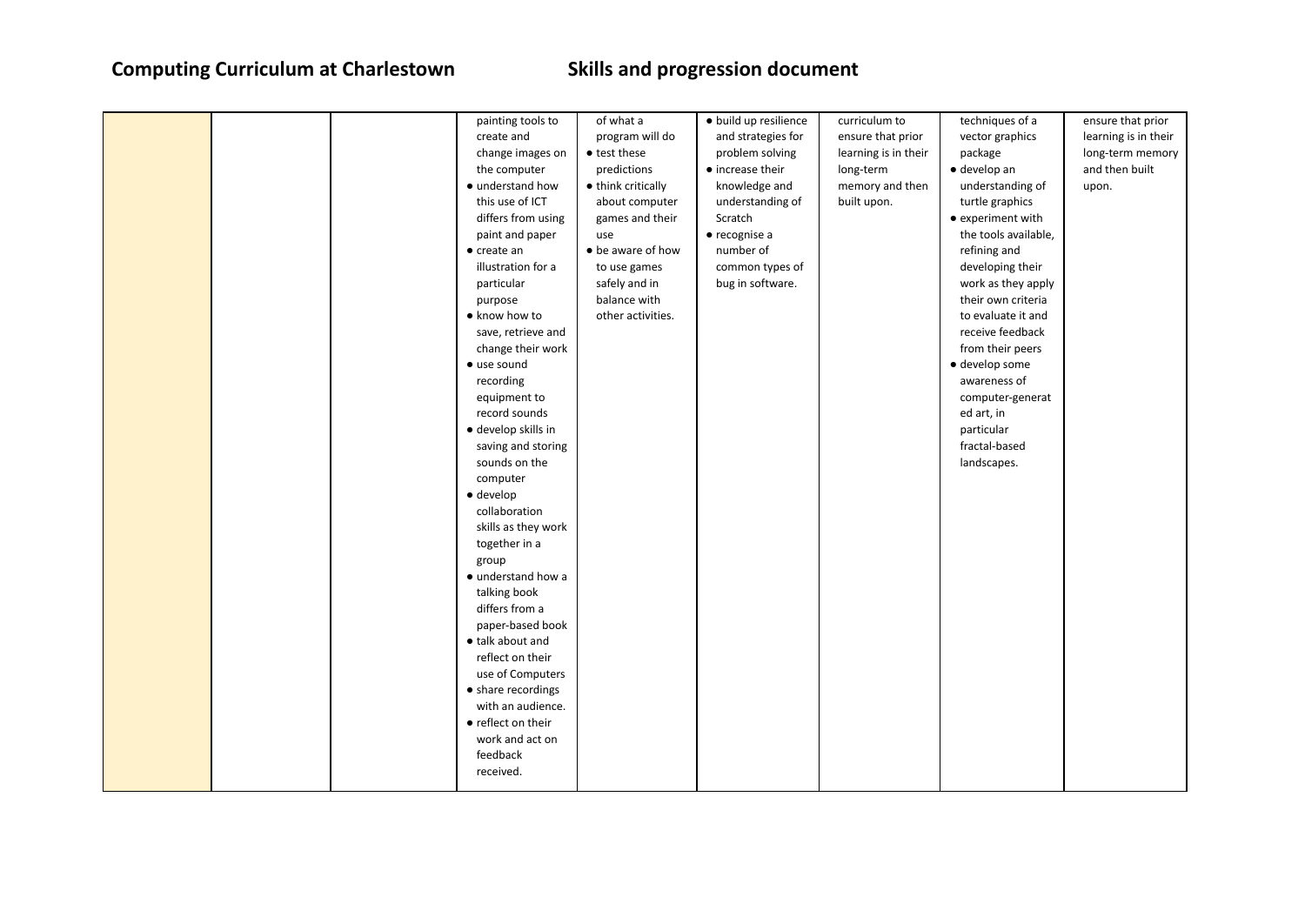| <b>Food glorious food</b> |                  |                   |                    |                          |                      |                      |                    |                      |
|---------------------------|------------------|-------------------|--------------------|--------------------------|----------------------|----------------------|--------------------|----------------------|
|                           | <b>Nursery</b>   | <b>Reception</b>  | <b>Y1</b>          | <b>Y2</b>                | Υ3                   | <b>Y4</b>            | <b>Y5</b>          | <b>Y6</b>            |
| Knowledge                 | Turning the iPad | Continue using    | Algorithms and     | Algorithms and           | Algorithms and       | Algorithms and       | Algorithms and     | Algorithms and       |
|                           | on/off.          | Seesaw and QR     | Programming:       | Programming:             | Programming:         | Programming:         | Programming:       | Programming:         |
|                           |                  | codes for         |                    |                          |                      |                      |                    |                      |
|                           | Turning an app   | learning, such as | • create and debug | • create and debug       | · design, write and  | $\bullet$ N/A        | · use sequence,    | · design, write and  |
|                           | on/off.          | recording         | simple programs    | simple programs          | debug programs       |                      | selection, and     | debug programs       |
|                           |                  | sounds,           |                    | · use logical            | that accomplish      |                      | repetition in      | that accomplish      |
|                           |                  |                   |                    | reasoning to             | specific goals,      |                      | programs; work     | specific goals,      |
|                           | Use the iPads    | storytelling and  |                    | predict the              | including            |                      | with variables and | including            |
|                           | for fun, even in | giving            |                    | behaviour of             | controlling or       |                      | various forms of   | controlling or       |
|                           | role play having | explanations to   |                    | simple programs          | simulating           |                      | input and output   | simulating physical  |
|                           | iPads around or  | problems.         |                    | <b>•</b> understand what | physical systems;    |                      |                    | systems; solve       |
|                           | pretend          |                   |                    | algorithms are;          | solve problems by    |                      |                    | problems by          |
|                           | laptops.         |                   |                    | how they are             | decomposing          |                      |                    | decomposing          |
|                           |                  |                   |                    | implemented as           | them into smaller    |                      |                    | them into smaller    |
|                           |                  |                   |                    | programs on              | parts                |                      |                    | parts                |
|                           |                  |                   |                    | digital devices;         | ● use sequence,      |                      |                    | · use logical        |
|                           |                  |                   |                    | and that                 | selection, and       |                      |                    | reasoning to         |
|                           |                  |                   |                    | programs execute         | repetition in        |                      |                    | explain how some     |
|                           |                  |                   |                    | by following             | programs; work       |                      |                    | simple algorithms    |
|                           |                  |                   |                    | precise and              | with variables and   |                      |                    | work and to detect   |
|                           |                  |                   |                    | unambiguous              | various forms of     |                      |                    | and correct errors   |
|                           |                  |                   |                    | <i>instructions</i>      | input and output     |                      |                    | in algorithms and    |
|                           |                  |                   |                    |                          |                      |                      |                    | programs             |
|                           |                  |                   |                    |                          |                      |                      |                    | <b>use sequence,</b> |
|                           |                  |                   |                    |                          |                      |                      |                    | selection, and       |
|                           |                  |                   |                    |                          |                      |                      |                    | repetition in        |
|                           |                  |                   |                    |                          |                      |                      |                    | programs; work       |
|                           |                  |                   |                    |                          |                      |                      |                    | with variables and   |
|                           |                  |                   |                    |                          |                      |                      |                    | various forms of     |
|                           |                  |                   |                    |                          |                      |                      |                    | input and output     |
|                           |                  |                   |                    |                          |                      |                      |                    |                      |
|                           |                  |                   | Digital Literacy:  | Digital Literacy:        | Digital Literacy:    | Digital Literacy:    | Digital Literacy:  | Digital Literacy:    |
|                           |                  |                   | • use technology   | • use technology         | • use technology     | • use technology     |                    | • use technology     |
|                           |                  |                   | safely and         | safely and               | safely, respectfully |                      | $\bullet$ N/A      | safely, respectfully |
|                           |                  |                   | respectfully,      |                          | and responsibly;     | safely, respectfully |                    | and responsibly;     |
|                           |                  |                   | keeping personal   | respectfully,            | recognise            | and responsibly;     |                    | recognise            |
|                           |                  |                   | information        | keeping personal         | acceptable/unacc     | recognise            |                    | acceptable/unacce    |
|                           |                  |                   | private; identify  | information              | eptable              | acceptable/unacc     |                    | ptable behaviour;    |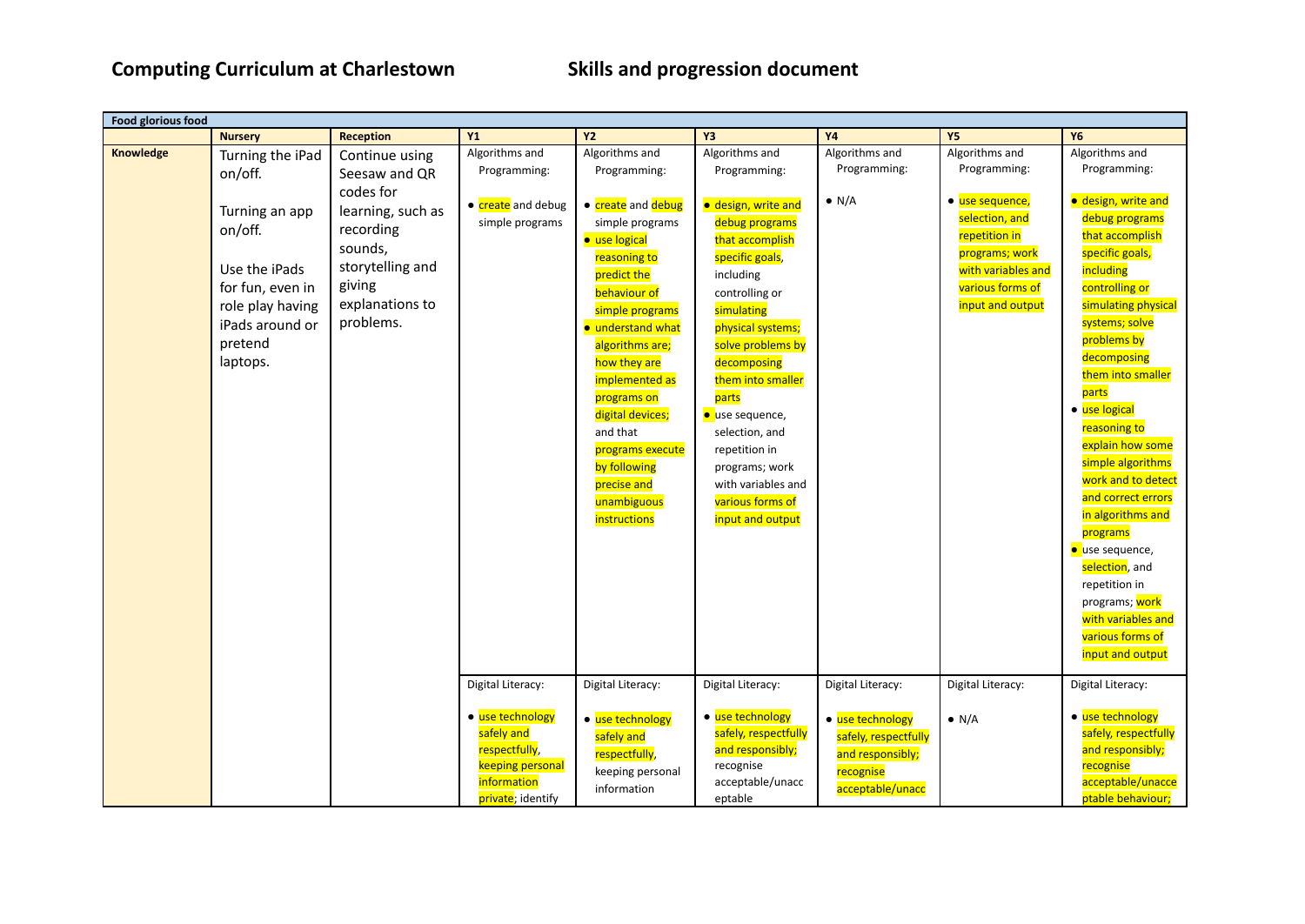|                          | content or<br>online<br>technologies  | where to go for<br>private; identify<br>help and support<br>where to go for<br>when they have<br>help and support<br>concerns about<br>when they have<br>concerns about<br>contact on the<br>content or<br>internet or other<br>contact on the<br>internet or other<br>online<br>technologies. | behaviour;<br>identify a range of<br>ways to report<br>concerns about<br>content and<br>contact                                                                                                                                                                                                                                           | eptable<br>behaviour;<br>identify a range of<br>ways to report<br>concerns about<br>content and<br>contact                                                                                                                                                                                                                                |                                             | identify a range of<br>ways to report<br>concerns about<br>content and<br>contact                                                                                                                                                                                                                                                         |
|--------------------------|---------------------------------------|------------------------------------------------------------------------------------------------------------------------------------------------------------------------------------------------------------------------------------------------------------------------------------------------|-------------------------------------------------------------------------------------------------------------------------------------------------------------------------------------------------------------------------------------------------------------------------------------------------------------------------------------------|-------------------------------------------------------------------------------------------------------------------------------------------------------------------------------------------------------------------------------------------------------------------------------------------------------------------------------------------|---------------------------------------------|-------------------------------------------------------------------------------------------------------------------------------------------------------------------------------------------------------------------------------------------------------------------------------------------------------------------------------------------|
|                          | Information<br>Technology:            | Information<br>Technology:                                                                                                                                                                                                                                                                     | Information<br>Technology:                                                                                                                                                                                                                                                                                                                | Information<br>Technology:                                                                                                                                                                                                                                                                                                                | Information<br>Technology:                  | Information<br>Technology:                                                                                                                                                                                                                                                                                                                |
|                          | • use technology<br>store,<br>content | • use technology<br>purposefully to<br>purposefully to<br>create, organise,<br>create, organise,<br>store, manipulate<br>manipulate and<br>and retrieve<br>retrieve digital<br>digital content                                                                                                 | • select, use and<br>combine a variety<br>of software<br>(including internet<br>services) on a<br>range of digital<br>devices to design<br>and create a range<br>of programs,<br>systems and<br>content that<br>accomplish given<br>goals, including<br>collecting,<br>analysing,<br>evaluating and<br>presenting data<br>and information | • select, use and<br>combine a variety<br>of software<br>(including internet<br>services) on a<br>range of digital<br>devices to design<br>and create a range<br>of programs,<br>systems and<br>content that<br>accomplish given<br>goals, including<br>collecting,<br>analysing,<br>evaluating and<br>presenting data<br>and information | $\bullet$ N/A                               | • select, use and<br>combine a variety<br>of software<br>(including internet<br>services) on a<br>range of digital<br>devices to design<br>and create a range<br>of programs,<br>systems and<br>content that<br>accomplish given<br>goals, including<br>collecting,<br>analysing,<br>evaluating and<br>presenting data<br>and information |
| <b>Skills/Experience</b> | • break down a<br>process into        | • Children will use<br>an online                                                                                                                                                                                                                                                               | • Children will use<br>an online program                                                                                                                                                                                                                                                                                                  | • use an app to edit<br>music                                                                                                                                                                                                                                                                                                             | • Children will use<br>an online program    | $\bullet$ use a<br>programming                                                                                                                                                                                                                                                                                                            |
|                          | simple, clear<br>steps, as in an      | program to build<br>their Block Coding                                                                                                                                                                                                                                                         | to build their<br><b>Block Coding</b>                                                                                                                                                                                                                                                                                                     | • create and<br>develop a musical                                                                                                                                                                                                                                                                                                         | to build their Block<br>Coding skills. They | language I have<br>learned previously                                                                                                                                                                                                                                                                                                     |
|                          | algorithm                             | skills. They will                                                                                                                                                                                                                                                                              | skills. They will                                                                                                                                                                                                                                                                                                                         | composition,                                                                                                                                                                                                                                                                                                                              | will use a spiral                           | to code a physical                                                                                                                                                                                                                                                                                                                        |
|                          | • use different                       | use a spiral                                                                                                                                                                                                                                                                                   | use a spiral                                                                                                                                                                                                                                                                                                                              | refining their                                                                                                                                                                                                                                                                                                                            | curriculum to                               | robot                                                                                                                                                                                                                                                                                                                                     |
|                          | features of a                         | curriculum to                                                                                                                                                                                                                                                                                  | curriculum to                                                                                                                                                                                                                                                                                                                             | ideas through                                                                                                                                                                                                                                                                                                                             | ensure that prior                           |                                                                                                                                                                                                                                                                                                                                           |
|                          | video camera                          | ensure that prior                                                                                                                                                                                                                                                                              | ensure that prior                                                                                                                                                                                                                                                                                                                         |                                                                                                                                                                                                                                                                                                                                           | learning is in their                        |                                                                                                                                                                                                                                                                                                                                           |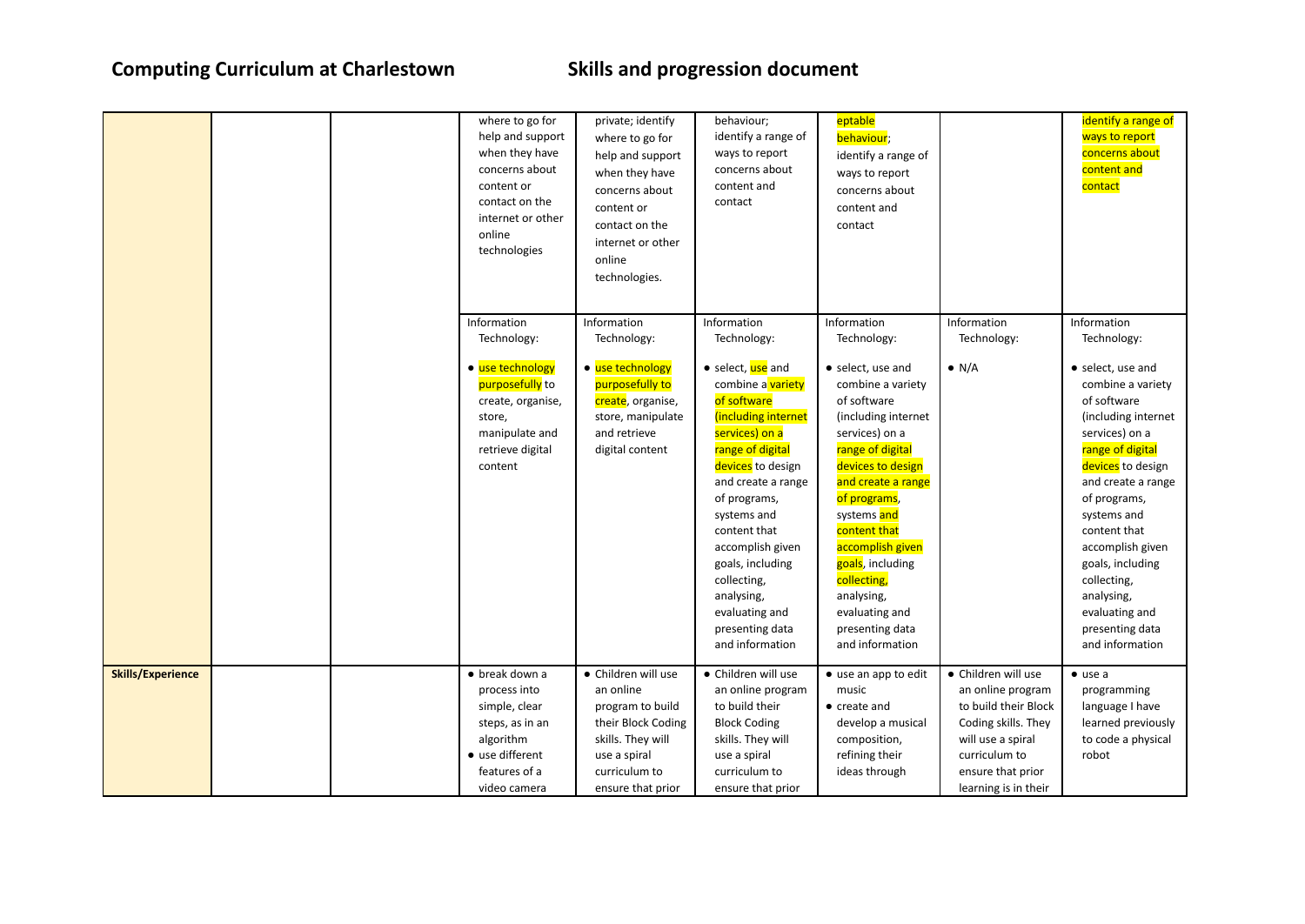|  | $\bullet$ use a video   | learning is in their | learning is in their | reflection and       | long-term memory | • use prior learning        |
|--|-------------------------|----------------------|----------------------|----------------------|------------------|-----------------------------|
|  | camera to               | long-term            | long-term            | discussion           | and then built   | to aid further              |
|  | capture moving          | memory and then      | memory and then      | $\bullet$ develop    | upon.            | learning                    |
|  | images                  | built upon.          | built upon.          | collaboration skills |                  | $\bullet$ draw shapes using |
|  | $\bullet$ develop       |                      |                      | $\bullet$ develop an |                  | a robot                     |
|  | collaboration           |                      |                      | awareness of how     |                  | • use procedures to         |
|  | skills                  |                      |                      | their composition    |                  | complete a task             |
|  | $\bullet$ discuss their |                      |                      | can enhance work     |                  |                             |
|  | work and think          |                      |                      | in other media.      |                  |                             |
|  | about how it            |                      |                      |                      |                  |                             |
|  | could be                |                      |                      |                      |                  |                             |
|  | improved.               |                      |                      |                      |                  |                             |
|  |                         |                      |                      |                      |                  |                             |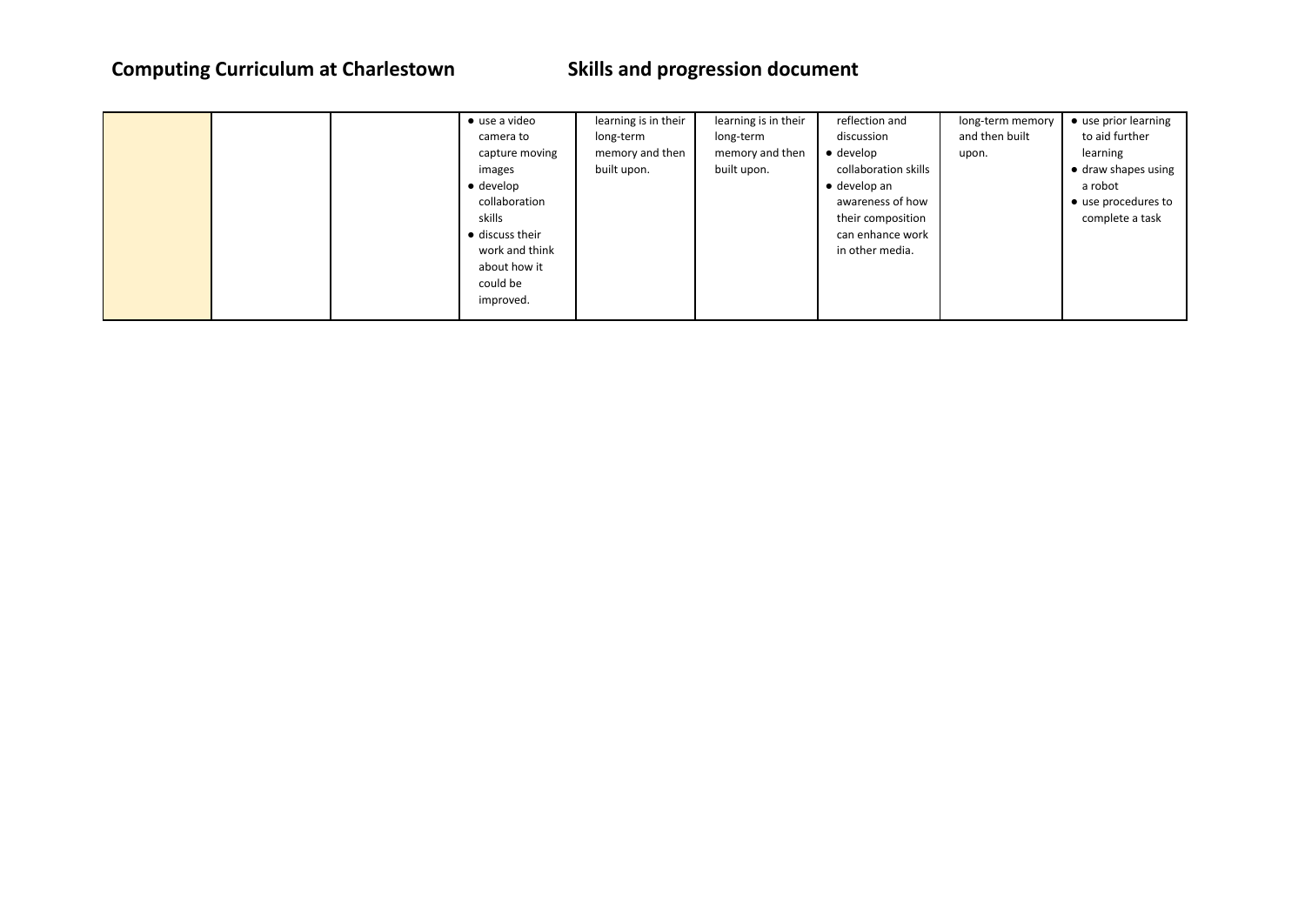| Communication |                  |                   |                    |                   |                      |                                  |                     |                               |
|---------------|------------------|-------------------|--------------------|-------------------|----------------------|----------------------------------|---------------------|-------------------------------|
|               | <b>Nursery</b>   | <b>Reception</b>  | <b>Y1</b>          | <b>Y2</b>         | <b>Y3</b>            | <b>Y4</b>                        | <b>Y5</b>           | <b>Y6</b>                     |
| Knowledge     | Teachers to      | Introduce the     | Algorithms and     | Algorithms and    | Algorithms and       | Algorithms and                   | Algorithms and      | Algorithms and                |
|               | model looking    | school laptops as | Programming:       | Programming:      | Programming:         | Programming:                     | Programming:        | Programming:                  |
|               | at age           | another way to    |                    | $\bullet$ N/A     | $\bullet$ N/A        | • use sequence,                  | · design, write and | · design, write and           |
|               | appropriate      | Communicate       | • create and debug |                   |                      | selection, and                   | debug programs      | debug programs                |
|               | websites to      | with technology.  | simple programs    |                   |                      | repetition in                    | that accomplish     | that accomplish               |
|               | support their    | (Getting to grips |                    |                   |                      | programs; work                   | specific goals,     | specific goals,               |
|               | learning, on the | with the          |                    |                   |                      | with variables and               | including           | including                     |
|               | iPads and        | difference        |                    |                   |                      | various forms of                 | controlling or      | controlling or                |
|               | screens.         | between           |                    |                   |                      | input and output                 | simulating physical | simulating physical           |
|               |                  | iPad/laptop.)     |                    |                   |                      | · design, write and              | systems; solve      | systems; solve                |
|               | Take part in an  |                   |                    |                   |                      | debug programs                   | problems by         | problems by                   |
|               | age-appropriate  | Use and           |                    |                   |                      | that accomplish                  | decomposing         | decomposing                   |
|               | conversation on  | recognise the     |                    |                   |                      | specific goals,                  | them into smaller   | them into smaller             |
|               | Safer Internet   | save and new      |                    |                   |                      | including                        | parts               | parts                         |
|               | Day.             | page icons.       |                    |                   |                      | controlling or                   |                     | • use logical                 |
|               |                  |                   |                    |                   |                      | simulating                       |                     | reasoning to                  |
|               |                  | Take part in an   |                    |                   |                      | physical systems;                |                     | explain how some              |
|               |                  | age-appropriate   |                    |                   |                      | solve problems by                |                     | simple algorithms             |
|               |                  | conversation on   |                    |                   |                      | decomposing<br>them into smaller |                     | work and to detect            |
|               |                  | Safer Internet    |                    |                   |                      | parts                            |                     | and correct errors            |
|               |                  | Day.              |                    |                   |                      | · use logical                    |                     | in algorithms and<br>programs |
|               |                  |                   |                    |                   |                      | reasoning to                     |                     | ● use sequence,               |
|               |                  |                   |                    |                   |                      | explain how some                 |                     | selection, and                |
|               |                  |                   |                    |                   |                      | simple algorithms                |                     | repetition in                 |
|               |                  |                   |                    |                   |                      | work and to                      |                     | programs; work                |
|               |                  |                   |                    |                   |                      | detect and correct               |                     | with variables and            |
|               |                  |                   |                    |                   |                      | errors in                        |                     | various forms of              |
|               |                  |                   |                    |                   |                      | algorithms and                   |                     | input and output              |
|               |                  |                   |                    |                   |                      | programs                         |                     |                               |
|               |                  |                   |                    |                   |                      |                                  |                     |                               |
|               |                  |                   | Digital Literacy:  | Digital Literacy: | Digital Literacy:    | Digital Literacy:                | Digital Literacy:   | Digital Literacy:             |
|               |                  |                   | • use technology   | · use technology  | · use technology     | · use technology                 | · use search        | · use technology              |
|               |                  |                   | safely and         | safely and        | safely, respectfully | safely, respectfully             | technologies        | safely, respectfully          |
|               |                  |                   | respectfully,      | respectfully,     | and responsibly;     | and responsibly;                 | effectively,        | and responsibly;              |
|               |                  |                   | keeping personal   | keeping personal  | recognise            | recognise                        | appreciate how      | recognise                     |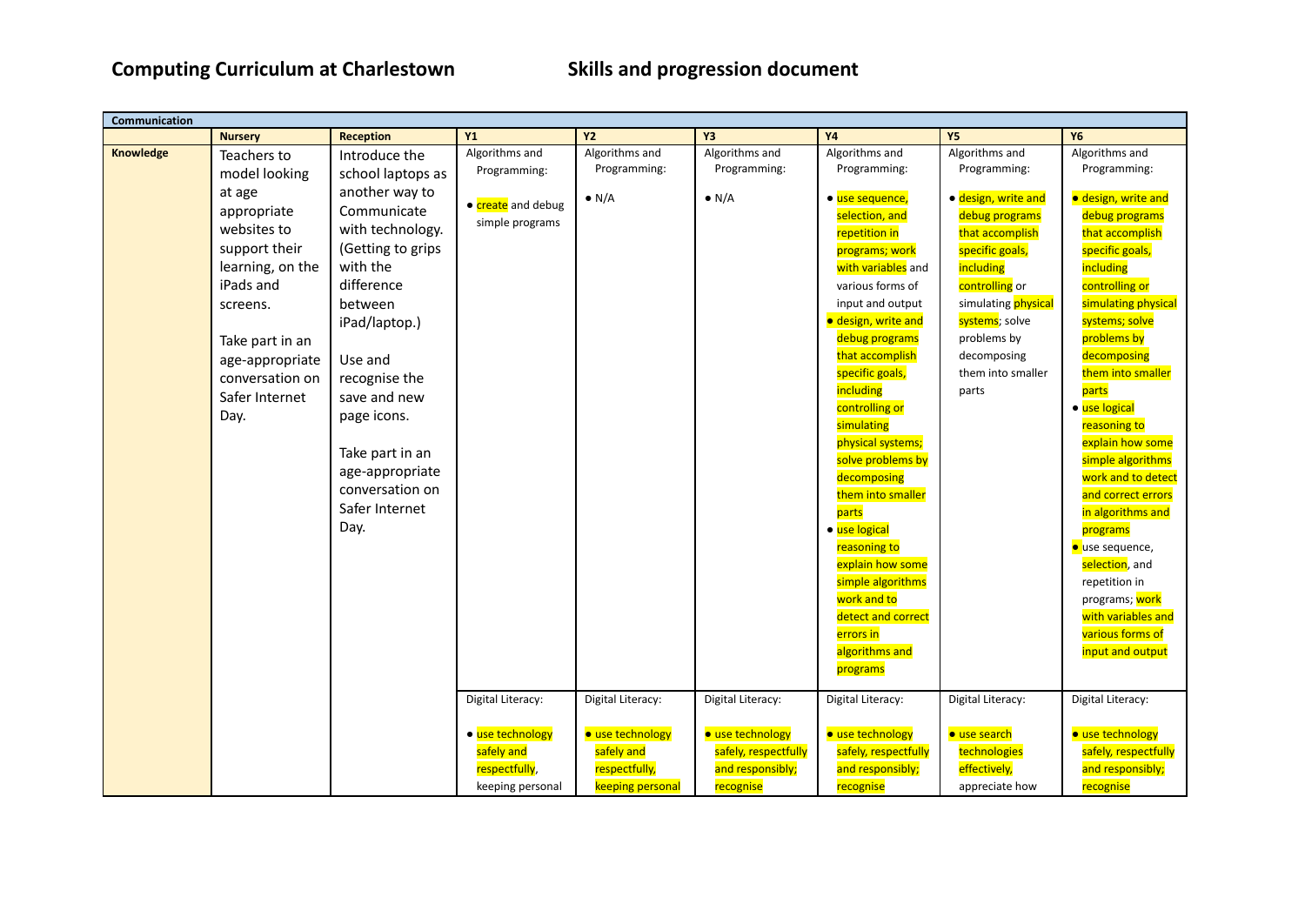|  | information<br>private; identify<br>where to go for<br>help and support<br>when they have<br>concerns about<br>content or<br>contact on the<br>internet or other<br>online<br>technologies | information<br>private; identify<br>where to go for<br>help and support<br>when they have<br>concerns about<br>content or<br>contact on the<br>internet or other<br>online<br>technologies<br>· recognise<br>common uses of<br>information<br>technology<br>beyond school | acceptable/unacc<br>eptable<br>behaviour;<br>identify a range of<br>ways to report<br>concerns about<br>content and<br>contact                                                                                                                                                                                                                                                                          | acceptable/unacc<br>eptable<br>behaviour;<br>identify a range of<br>ways to report<br>concerns about<br>content and<br>contact                                                                                                                                                                                                                                          | results are<br>selected and<br>ranked, and be<br>discerning in<br>evaluating digital<br>content                                                                                                                                                                                                                                                                         | acceptable/unacce<br>ptable behaviour;<br>identify a range of<br>ways to report<br>concerns about<br>content and<br>contact |
|--|--------------------------------------------------------------------------------------------------------------------------------------------------------------------------------------------|---------------------------------------------------------------------------------------------------------------------------------------------------------------------------------------------------------------------------------------------------------------------------|---------------------------------------------------------------------------------------------------------------------------------------------------------------------------------------------------------------------------------------------------------------------------------------------------------------------------------------------------------------------------------------------------------|-------------------------------------------------------------------------------------------------------------------------------------------------------------------------------------------------------------------------------------------------------------------------------------------------------------------------------------------------------------------------|-------------------------------------------------------------------------------------------------------------------------------------------------------------------------------------------------------------------------------------------------------------------------------------------------------------------------------------------------------------------------|-----------------------------------------------------------------------------------------------------------------------------|
|  | Information<br>Technology:<br>use technology<br>purposefully to<br>create, organise,<br>store, manipulate<br>and retrieve<br>digital content                                               | Information<br>Technology:<br>• use technology<br>purposefully to<br>create, organise,<br>store, manipulate<br>and retrieve<br>digital content                                                                                                                            | Information<br>Technology:<br>• select, use and<br>combine a variety<br>of software<br>(including internet<br>services) on a<br>range of digital<br>devices to design<br>and create a range<br>of programs,<br>systems and<br>content that<br>accomplish given<br>goals, including<br>collecting,<br>analysing,<br>evaluating and<br>presenting data<br>and information<br>• use search<br>technologies | Information<br>Technology:<br>• select, use and<br>combine a variety<br>of software<br>(including internet<br>services) on a<br>range of digital<br>devices to design<br>and create a range<br>of programs,<br>systems and<br>content that<br>accomplish given<br>goals, including<br>collecting,<br>analysing,<br>evaluating and<br>presenting data<br>and information | Information<br>Technology:<br>• select, use and<br>combine a variety<br>of software<br>(including internet<br>services) on a<br>range of digital<br>devices to design<br>and create a range<br>of programs,<br>systems and<br>content that<br>accomplish given<br>goals, including<br>collecting,<br>analysing,<br>evaluating and<br>presenting data<br>and information | Information<br>Technology:<br>$\bullet$ N/A                                                                                 |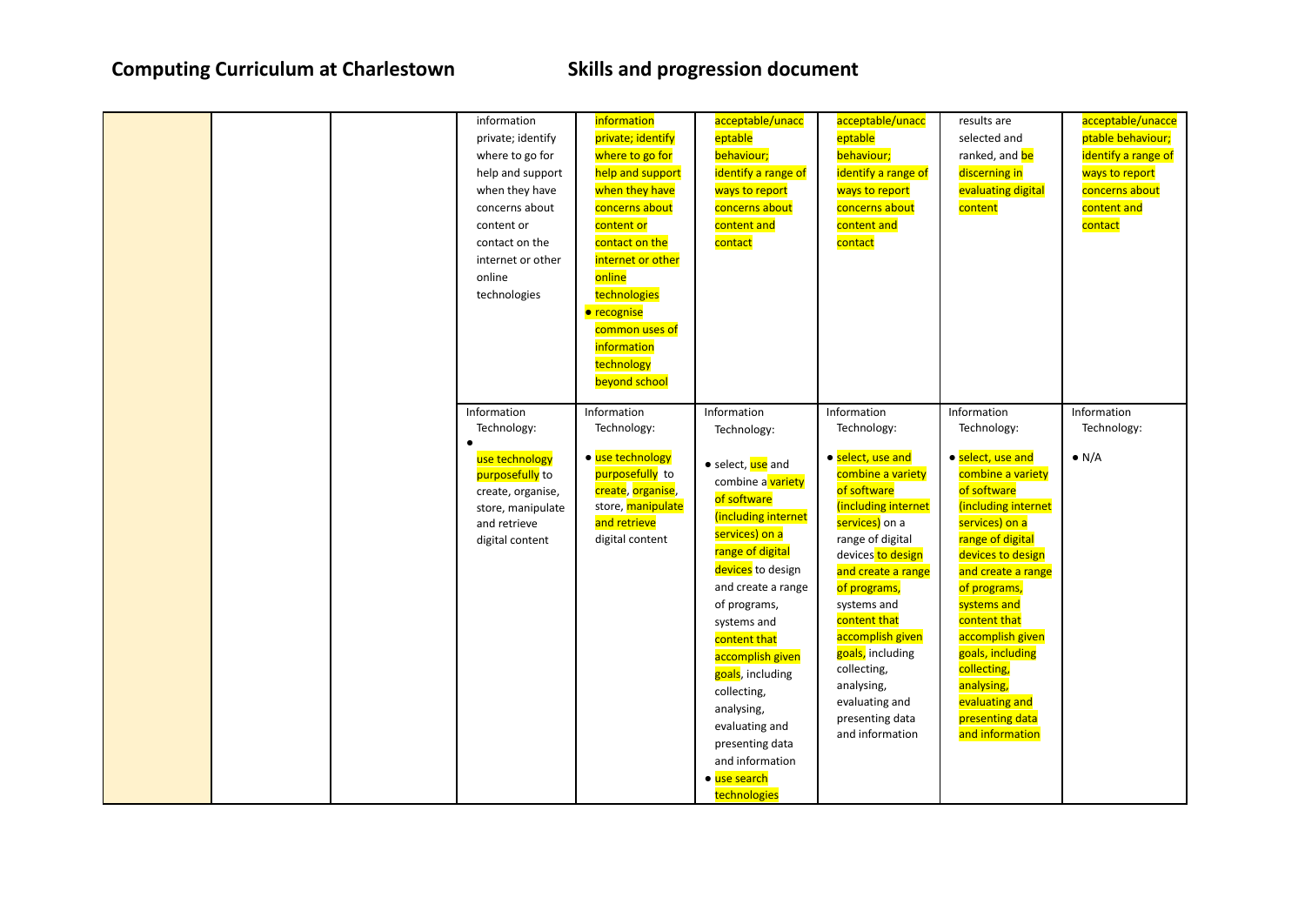|                          |  |                                                                                                                                                                                                                                                                                                                               |                                                                                                                                                                                                                         | effectively,<br>appreciate how<br>results are<br>selected and<br>ranked, and be<br>discerning in<br>evaluating digital<br>content                                                                                                                                                                                |                                                                                                                                                                                                                                   |                                                                                                                                                                                                                                                                                                                                |                                                                                                                                                                                                                                 |
|--------------------------|--|-------------------------------------------------------------------------------------------------------------------------------------------------------------------------------------------------------------------------------------------------------------------------------------------------------------------------------|-------------------------------------------------------------------------------------------------------------------------------------------------------------------------------------------------------------------------|------------------------------------------------------------------------------------------------------------------------------------------------------------------------------------------------------------------------------------------------------------------------------------------------------------------|-----------------------------------------------------------------------------------------------------------------------------------------------------------------------------------------------------------------------------------|--------------------------------------------------------------------------------------------------------------------------------------------------------------------------------------------------------------------------------------------------------------------------------------------------------------------------------|---------------------------------------------------------------------------------------------------------------------------------------------------------------------------------------------------------------------------------|
| <b>Skills/Experience</b> |  | • understand that a<br>programmable<br>toy can be<br>controlled by<br>inputting a<br>sequence of<br>instructions<br>• develop and<br>record sequences<br>of instructions as<br>an algorithm<br>• program the toy<br>to follow their<br>algorithm<br>· debug their<br>programs<br>• predict how their<br>programs will<br>work | • recognise that<br>different devices<br>can be used to<br>capture<br>photographs<br>• gain experience<br>capturing, editing<br>and improving<br>photos<br>$\bullet$ recognise that<br>images we see<br>may not be real | · develop a basic<br>understanding of<br>how email works<br>• gain skills in using<br>email<br>$\bullet$ be aware of<br>broader issues<br>surrounding<br>email, including<br>'netiquette' and<br>e-safety<br>$\bullet$ work<br>collaboratively<br>with a remote<br>partner<br>· experience video<br>conferencing | • Children will use<br>an online program<br>to build their<br><b>HTML Coding</b><br>skills. They will<br>use a spiral<br>curriculum to<br>ensure that prior<br>learning is in their<br>long-term<br>memory and then<br>built upon | • become familiar<br>with blogs and<br>vlogs as a medium<br>and a genre of<br>writing<br>$\bullet$ create a sequence<br>of blog posts on a<br>theme<br>$\bullet$ incorporate<br>additional media<br>• comment on the<br>posts of others<br>· develop a critical,<br>reflective view of a<br>range of media,<br>including text. | • Children will use<br>an online program<br>to build their<br><b>HTML Coding</b><br>skills. They will use<br>a spiral curriculum<br>to ensure that<br>prior learning is in<br>their long-term<br>memory and then<br>built upon. |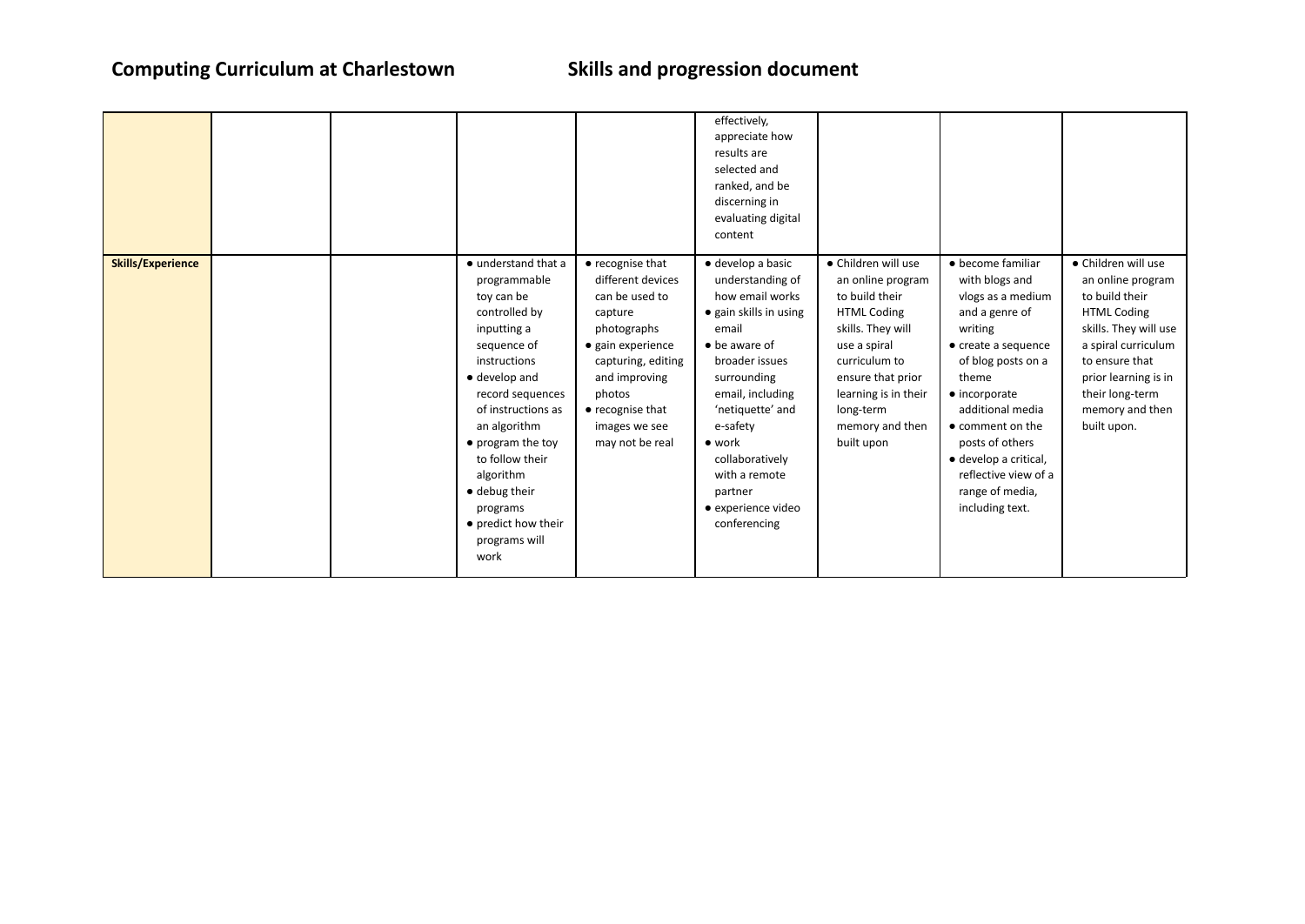| <b>Explorers</b> |                 |                    |                   |                      |                      |                      |                    |                      |
|------------------|-----------------|--------------------|-------------------|----------------------|----------------------|----------------------|--------------------|----------------------|
|                  | <b>Nursery</b>  | <b>Reception</b>   | <b>Y1</b>         | <b>Y2</b>            | Y3                   | <b>Y4</b>            | <b>Y5</b>          | <b>Y6</b>            |
| Knowledge        | Take photos     | Early              | Algorithms and    | Algorithms and       | Algorithms and       | Algorithms and       | Algorithms and     | Algorithms and       |
|                  | using the       | programming        | Programming:      | Programming:         | Programming:         | Programming:         | Programming:       | Programming:         |
|                  | camera app on   | (using Beebots) -  |                   |                      |                      |                      |                    | · design, write and  |
|                  | the iPads.      | Can you make       | $\bullet$ N/A     | • create and debug   | $\bullet$ N/A        | · use sequence,      | · use sequence,    |                      |
|                  |                 | the BeeBot move    |                   | simple programs      |                      | selection, and       | selection, and     | debug programs       |
|                  | Record short    | from $x$ to $y$ ?  |                   | <b>•</b> use logical |                      | repetition in        | repetition in      | that accomplish      |
|                  | films using the | What steps did     |                   | reasoning to         |                      | programs; work       | programs; work     | specific goals,      |
|                  |                 |                    |                   | predict the          |                      | with variables and   | with variables and | including            |
|                  | camera app on   | your BeeBot        |                   | behaviour of         |                      | various forms of     | various forms of   | controlling or       |
|                  | the iPads.      | take? How many     |                   | simple programs      |                      | input and output     | input and output   | simulating physical  |
|                  |                 | forwards do you    |                   | · understand what    |                      | · design, write and  |                    | systems; solve       |
|                  | Display these   | need to move       |                   | algorithms are;      |                      | debug programs       |                    | problems by          |
|                  | photos and      | from $x$ to $y$ ?  |                   | how they are         |                      | that accomplish      |                    | decomposing          |
|                  | discuss their   |                    |                   | implemented as       |                      | specific goals,      |                    | them into smaller    |
|                  | film/photo      | Use the cameras    |                   | programs on          |                      | including            |                    | parts                |
|                  | work.           | to take            |                   | digital devices;     |                      | controlling or       |                    | · use logical        |
|                  |                 | photos/film.       |                   | and that             |                      | simulating           |                    | reasoning to         |
|                  |                 | Display children's |                   | programs execute     |                      | physical systems;    |                    | explain how some     |
|                  |                 | photos and         |                   | by following         |                      | solve problems by    |                    | simple algorithms    |
|                  |                 | videos. Watch      |                   | precise and          |                      | decomposing          |                    | work and to detect   |
|                  |                 | the film back on   |                   | unambiguous          |                      | them into smaller    |                    | and correct errors   |
|                  |                 | the iPad and       |                   | instructions         |                      | parts                |                    | in algorithms and    |
|                  |                 | screen, so it has  |                   |                      |                      | · use logical        |                    | programs             |
|                  |                 |                    |                   |                      |                      | reasoning to         |                    | · use sequence,      |
|                  |                 | purpose.           |                   |                      |                      | explain how some     |                    | selection, and       |
|                  |                 |                    |                   |                      |                      | simple algorithms    |                    | repetition in        |
|                  |                 |                    |                   |                      |                      | work and to          |                    | programs; work       |
|                  |                 |                    |                   |                      |                      | detect and correct   |                    | with variables and   |
|                  |                 |                    |                   |                      |                      | errors in            |                    | various forms of     |
|                  |                 |                    |                   |                      |                      | algorithms and       |                    | input and output     |
|                  |                 |                    |                   |                      |                      | programs             |                    |                      |
|                  |                 |                    | Digital Literacy: | Digital Literacy:    | Digital Literacy:    | Digital Literacy:    | Digital Literacy:  | Digital Literacy:    |
|                  |                 |                    |                   |                      |                      |                      |                    |                      |
|                  |                 |                    | · use technology  | • use technology     | · use technology     | · use technology     | $\bullet$ N/A      | · use technology     |
|                  |                 |                    | safely and        | safely and           | safely, respectfully | safely, respectfully |                    | safely, respectfully |
|                  |                 |                    | respectfully,     | respectfully,        | and responsibly;     | and responsibly;     |                    | and responsibly;     |
|                  |                 |                    | keeping personal  | keeping personal     | recognise            | recognise            |                    | recognise            |
|                  |                 |                    |                   |                      |                      |                      |                    |                      |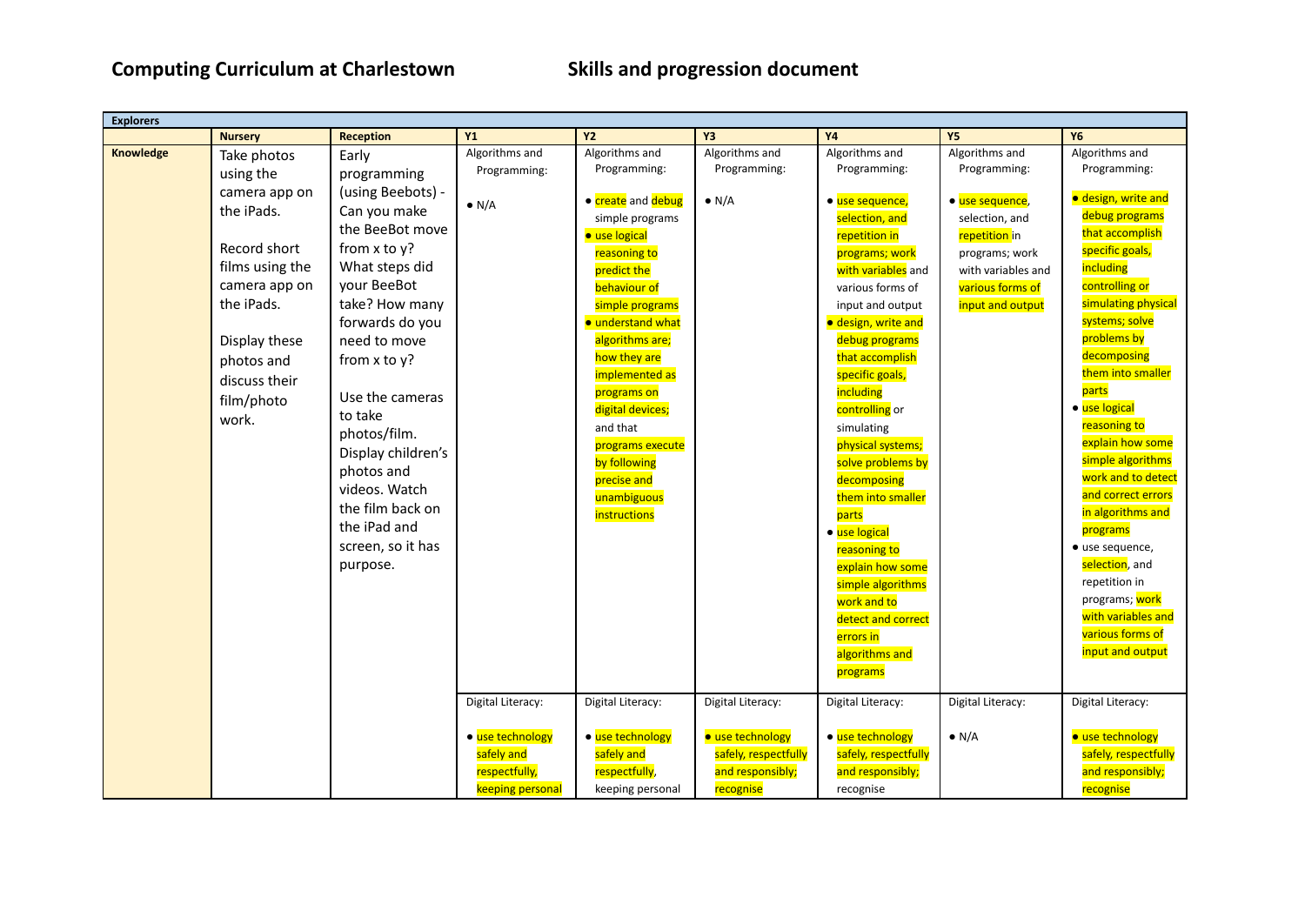|  | information<br>private; identify<br>where to go for<br>help and support<br>when they have<br>concerns about<br>content or<br>contact on the<br>internet or other<br>online<br>technologies | information<br>private; identify<br>where to go for<br>help and support<br>when they have<br>concerns about<br>content or<br>contact on the<br>internet or other<br>online<br>technologies | acceptable/unacc<br>eptable<br>behaviour;<br>identify a range of<br>ways to report<br>concerns about<br>content and<br>contact                                                                                                                                                                                                                                                                                                                                                             | acceptable/unacc<br>eptable<br>behaviour;<br>identify a range of<br>ways to report<br>concerns about<br>content and<br>contact                                                                                                                                                                                                                                          |                                             | acceptable/unacce<br>ptable behaviour;<br>identify a range of<br>ways to report<br>concerns about<br>content and<br>contact |
|--|--------------------------------------------------------------------------------------------------------------------------------------------------------------------------------------------|--------------------------------------------------------------------------------------------------------------------------------------------------------------------------------------------|--------------------------------------------------------------------------------------------------------------------------------------------------------------------------------------------------------------------------------------------------------------------------------------------------------------------------------------------------------------------------------------------------------------------------------------------------------------------------------------------|-------------------------------------------------------------------------------------------------------------------------------------------------------------------------------------------------------------------------------------------------------------------------------------------------------------------------------------------------------------------------|---------------------------------------------|-----------------------------------------------------------------------------------------------------------------------------|
|  | Information<br>Technology:<br>• use technology<br>purposefully to<br>create, organise,<br>store, manipulate<br>and retrieve<br>digital content                                             | Information<br>Technology:<br>• use technology<br>purposefully to<br>create, organise,<br>store, manipulate<br>and retrieve<br>digital content                                             | Information<br>Technology:<br>• select, use and<br>combine a variety<br>of software<br>(including internet<br>services) on a<br>range of digital<br>devices to design<br>and create a range<br>of programs,<br>systems and<br>content that<br>accomplish given<br>goals, including<br>collecting,<br>analysing,<br>evaluating and<br>presenting data<br>and information<br>· use search<br>technologies<br>effectively,<br>appreciate how<br>results are<br>selected and<br>ranked, and be | Information<br>Technology:<br>· select, use and<br>combine a variety<br>of software<br>(including internet<br>services) on a<br>range of digital<br>devices to design<br>and create a range<br>of programs,<br>systems and<br>content that<br>accomplish given<br>goals, including<br>collecting,<br>analysing,<br>evaluating and<br>presenting data<br>and information | Information<br>Technology:<br>$\bullet$ N/A | Information<br>Technology:<br>$\bullet$ N/A                                                                                 |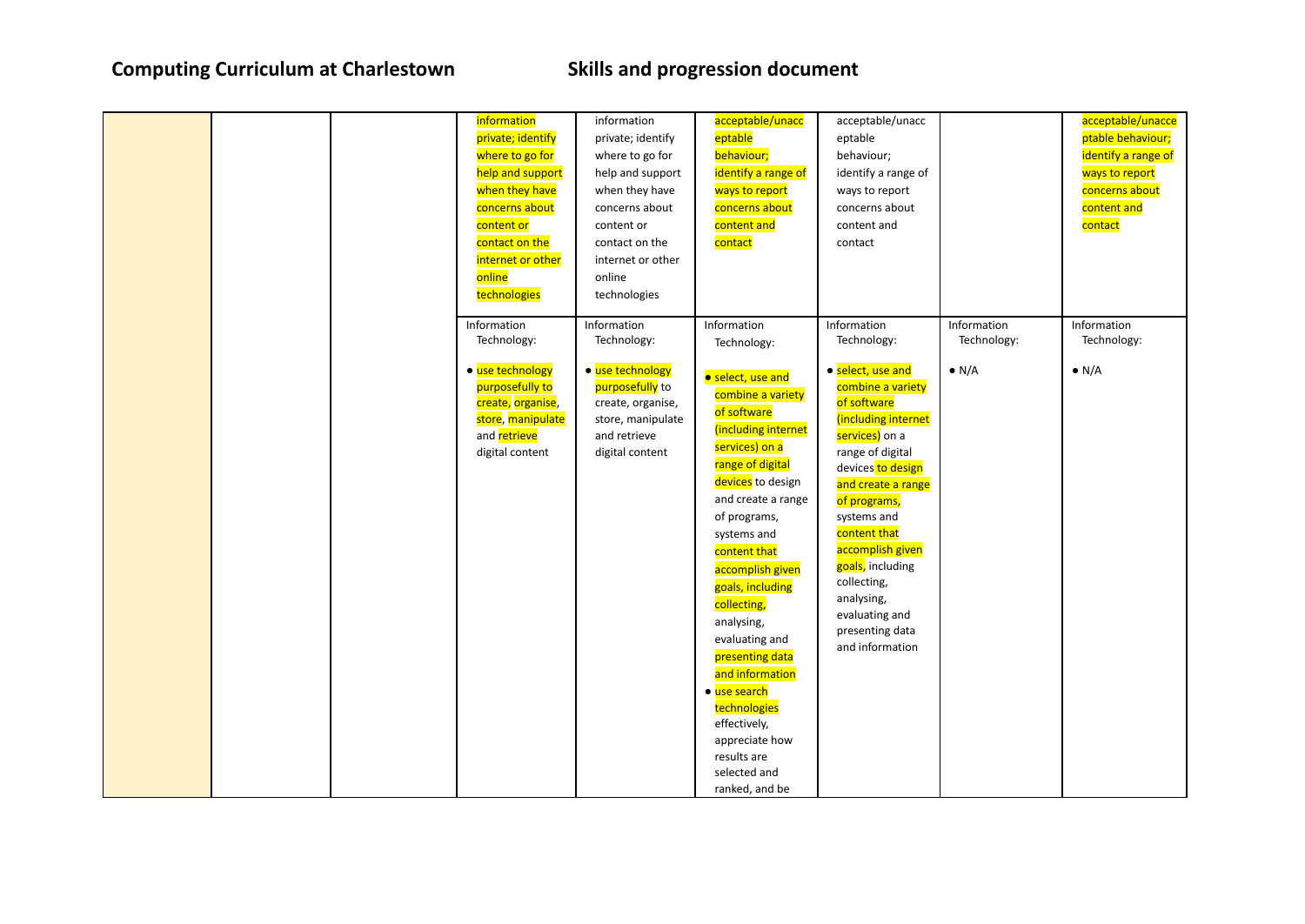| content                                                                                                                                                                                                                                                                                                                                                                                                                                                                                                                                                                                                                                                                                                                                                                                                                                                                                                                                                                                                                                                                                                                                                                                                                                                                                                                                                                                                                                |                                                                                                                                                                                                                                 |                                                                                                                 |
|----------------------------------------------------------------------------------------------------------------------------------------------------------------------------------------------------------------------------------------------------------------------------------------------------------------------------------------------------------------------------------------------------------------------------------------------------------------------------------------------------------------------------------------------------------------------------------------------------------------------------------------------------------------------------------------------------------------------------------------------------------------------------------------------------------------------------------------------------------------------------------------------------------------------------------------------------------------------------------------------------------------------------------------------------------------------------------------------------------------------------------------------------------------------------------------------------------------------------------------------------------------------------------------------------------------------------------------------------------------------------------------------------------------------------------------|---------------------------------------------------------------------------------------------------------------------------------------------------------------------------------------------------------------------------------|-----------------------------------------------------------------------------------------------------------------|
|                                                                                                                                                                                                                                                                                                                                                                                                                                                                                                                                                                                                                                                                                                                                                                                                                                                                                                                                                                                                                                                                                                                                                                                                                                                                                                                                                                                                                                        |                                                                                                                                                                                                                                 |                                                                                                                 |
| <b>Skills/Experience</b><br>• find and use<br>$\bullet$ have a clear<br>• gain skills in<br>$\bullet$ develop an<br>shooting live<br>pictures on the<br>understanding of<br>educational<br>web<br>algorithms as<br>video, such as<br>computer game<br>• know what to do<br>framing shots,<br>sequences of<br>using selection<br>instructions<br>holding the<br>if they encounter<br>and repetition<br>$\bullet$ understand and<br>pictures that<br>• convert simple<br>camera steady,<br>and reviewing<br>use variables<br>algorithms to<br>cause concern<br>· edit video,<br>• group images on<br>• start to debug<br>programs<br>the basis of a<br>$\bullet$ predict what a<br>including adding<br>computer<br>binary (yes/no)<br>narration and<br>simple program<br>programs<br>will do<br>editing clips by<br>question<br>• recognise the<br>• organise images<br>$\bullet$ spot and fix<br>setting in/out<br>importance of<br>into more than<br>(debug) errors in<br>points<br>user interface<br>design, including<br>two groups<br>their programs.<br>$\bullet$ understand the<br>qualities of<br>according to clear<br>consideration of<br>rules<br>effective video.<br>input and output.<br>• sort (order)<br>such as the<br>importance of<br>images according<br>to some criteria<br>narrative,<br>• ask and answer<br>consistency,<br>binary (yes/no)<br>perspective and<br>questions about<br>scene length.<br>their images | · Children will use<br>an online program<br>to build their<br><b>HTML Coding</b><br>skills. They will use<br>a spiral curriculum<br>to ensure that<br>prior learning is in<br>their long-term<br>memory and then<br>built upon. | · Children will use<br>unplugged<br>activities to<br>consolidate and<br>expand their<br>Computing<br>knowledge. |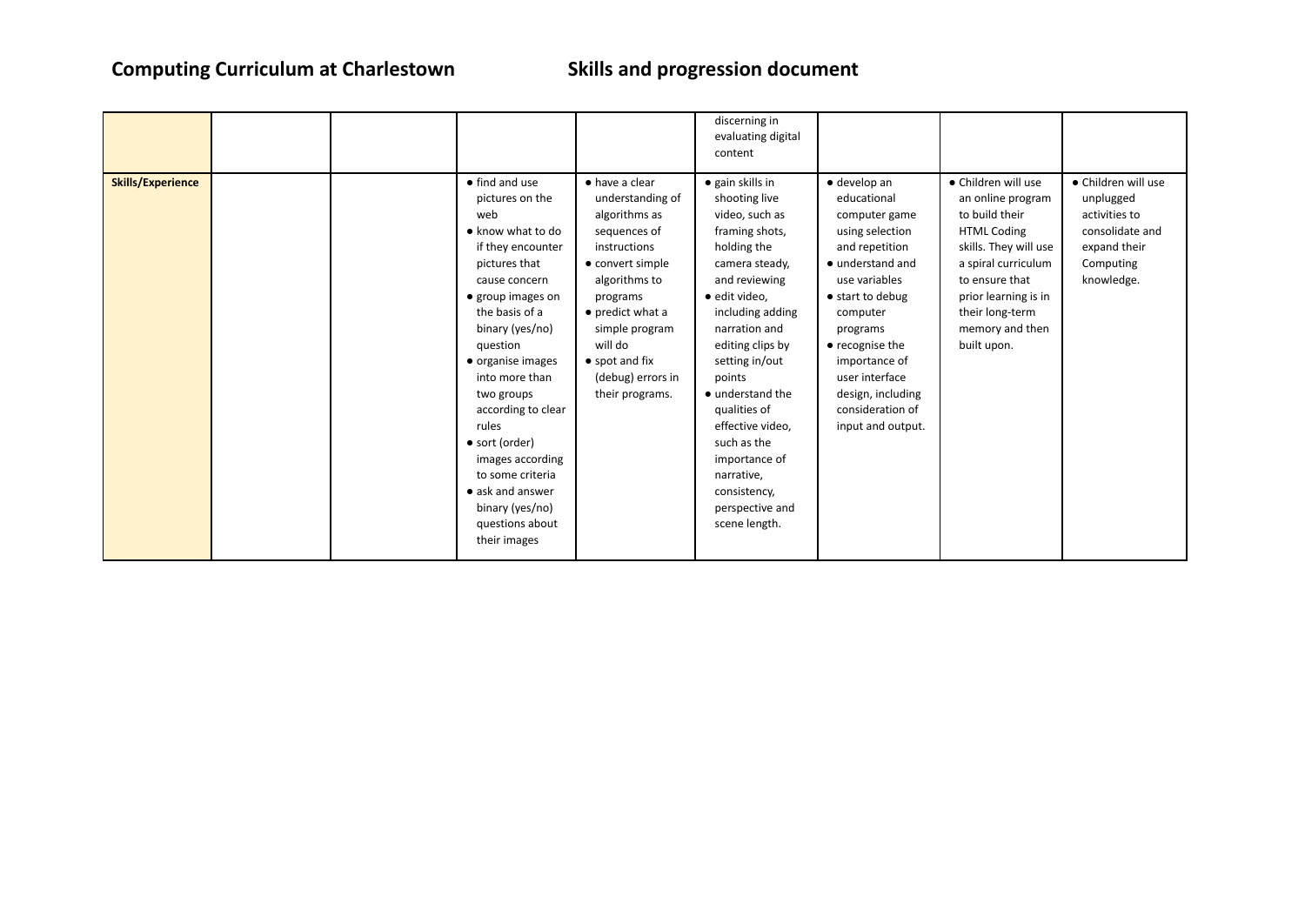| <b>Structures</b> |                 |                   |                    |                    |                      |                      |                     |                        |
|-------------------|-----------------|-------------------|--------------------|--------------------|----------------------|----------------------|---------------------|------------------------|
|                   | <b>Nursery</b>  | <b>Reception</b>  | <b>Y1</b>          | <b>Y2</b>          | Y3                   | <b>Y4</b>            | <b>Y5</b>           | <b>Y6</b>              |
| Knowledge         | Begin to use    | Use Seesaw to     | Algorithms and     | Algorithms and     | Algorithms and       | Algorithms and       | Algorithms and      | Algorithms and         |
|                   | Seesaw to       | create a          | Programming:       | Programming:       | Programming:         | Programming:         | Programming:        | Programming:           |
|                   | substitute for  | class/group       |                    |                    |                      |                      |                     |                        |
|                   | paper, drawing  | multimodal text,  | • create and debug | • create and debug | · design, write and  | · use sequence,      | · use sequence,     | · design, write and    |
|                   |                 | with audio and    | simple programs    | simple programs    | debug programs       | selection, and       | selection, and      | debug programs         |
|                   | and writing.    |                   |                    | · use logical      | that accomplish      | repetition in        | repetition in       | that accomplish        |
|                   | Children will   | visuals.          |                    | reasoning to       | specific goals,      | programs; work       | programs; work      | specific goals,        |
|                   | already be      |                   |                    | predict the        | including            | with variables and   | with variables and  | including              |
|                   | logged into the | Create an audio   |                    | behaviour of       | controlling or       | various forms of     | various forms of    | controlling or         |
|                   | Seesaw          | book of learning  |                    | simple programs    | simulating           | input and output     | input and output    | simulating physical    |
|                   | classroom, they | in other areas of |                    | · understand what  | physical systems;    | · design, write and  |                     | systems; solve         |
|                   |                 | learning.         |                    | algorithms are;    | solve problems by    | debug programs       |                     | problems by            |
|                   | would need to   |                   |                    | how they are       | decomposing          | that accomplish      |                     | decomposing            |
|                   | find and select |                   |                    | implemented as     | them into smaller    | specific goals,      |                     | them into smaller      |
|                   | their name to   |                   |                    | programs on        | parts                | including            |                     | parts                  |
|                   | submit their    |                   |                    | digital devices;   | · use sequence,      | controlling or       |                     | · use logical          |
|                   | work.           |                   |                    | and that           | selection, and       | simulating           |                     | reasoning to           |
|                   |                 |                   |                    | programs execute   | repetition in        | physical systems;    |                     | explain how some       |
|                   |                 |                   |                    | by following       | programs; work       | solve problems by    |                     | simple algorithms      |
|                   |                 |                   |                    | precise and        | with variables and   | decomposing          |                     | work and to detect     |
|                   |                 |                   |                    | unambiguous        | various forms of     | them into smaller    |                     | and correct errors     |
|                   |                 |                   |                    | instructions       | input and output     | parts                |                     | in algorithms and      |
|                   |                 |                   |                    |                    |                      | · use logical        |                     | programs               |
|                   |                 |                   |                    |                    |                      | reasoning to         |                     | <b>·</b> use sequence, |
|                   |                 |                   |                    |                    |                      | explain how some     |                     | selection, and         |
|                   |                 |                   |                    |                    |                      | simple algorithms    |                     | repetition in          |
|                   |                 |                   |                    |                    |                      | work and to          |                     | programs; work         |
|                   |                 |                   |                    |                    |                      | detect and correct   |                     | with variables and     |
|                   |                 |                   |                    |                    |                      | errors in            |                     | various forms of       |
|                   |                 |                   |                    |                    |                      | algorithms and       |                     | input and output       |
|                   |                 |                   |                    |                    |                      | programs             |                     |                        |
|                   |                 |                   |                    |                    |                      |                      |                     |                        |
|                   |                 |                   | Digital Literacy:  | Digital Literacy:  | Digital Literacy:    | Digital Literacy:    | Digital Literacy:   | Digital Literacy:      |
|                   |                 |                   |                    |                    |                      |                      |                     |                        |
|                   |                 |                   | · use technology   | • use technology   | • use technology     | · use technology     | <b>•</b> use search | · use technology       |
|                   |                 |                   | safely and         | safely and         | safely, respectfully | safely, respectfully | technologies        | safely, respectfully   |
|                   |                 |                   | respectfully,      | respectfully,      | and responsibly;     | and responsibly;     | effectively,        | and responsibly;       |
|                   |                 |                   | keeping personal   | keeping personal   | recognise            | recognise            | appreciate how      | recognise              |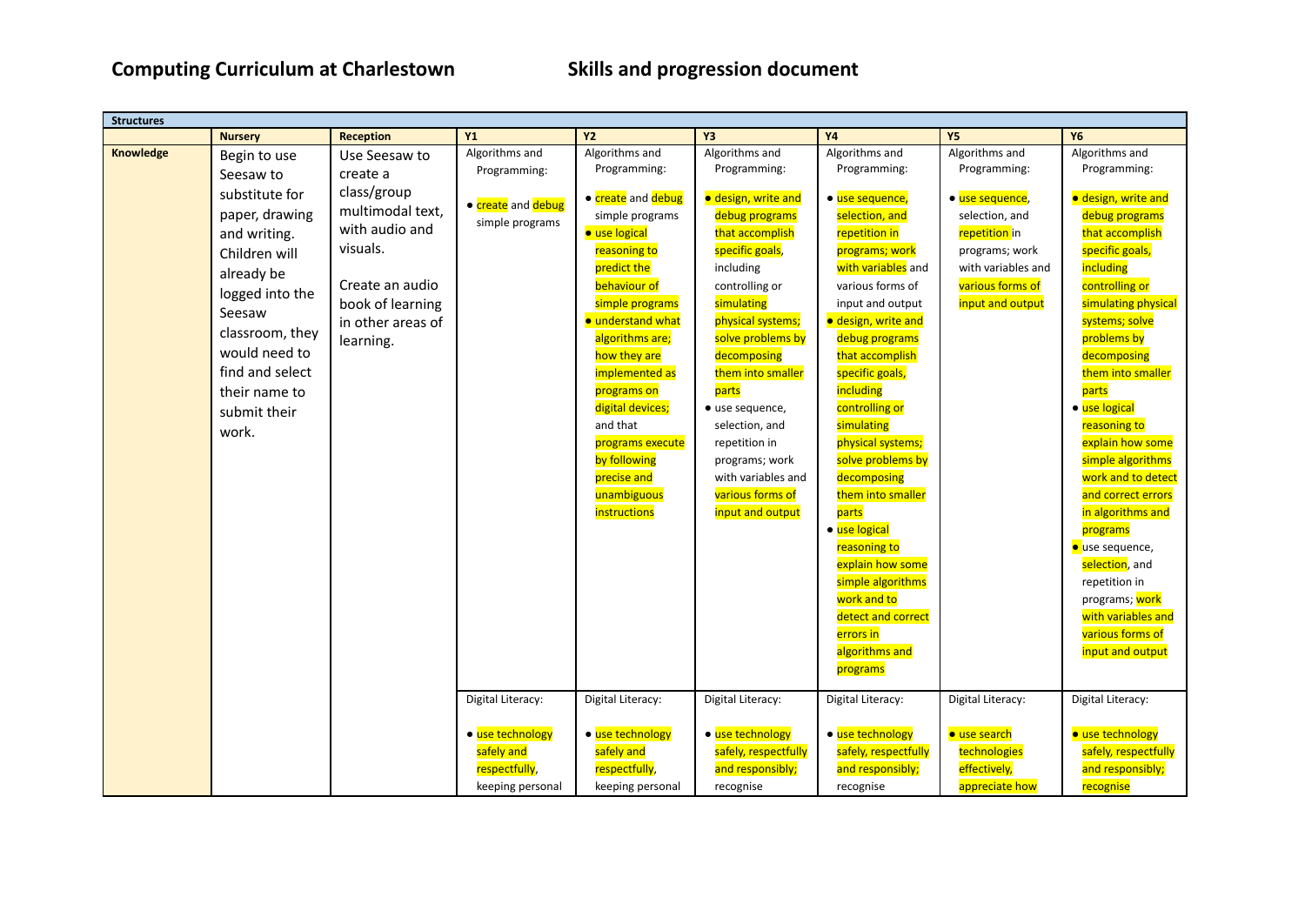|                          |  | information<br>private; identify<br>where to go for<br>help and support<br>when they have<br>concerns about<br>content or<br>contact on the<br>internet or other<br>online<br>technologies<br>Information | information<br>private; identify<br>where to go for<br>help and support<br>when they have<br>concerns about<br>content or<br>contact on the<br>internet or other<br>online<br>technologies.<br>Information | acceptable/unacc<br>eptable<br>behaviour;<br>identify a range of<br>ways to report<br>concerns about<br>content and<br>contact<br>Information                                                                                                                                                                                                            | acceptable/unacc<br>eptable<br>behaviour;<br>identify a range of<br>ways to report<br>concerns about<br>content and<br>contact<br>Information                                                                                                                                                                                                            | results are<br>selected and<br>ranked, and be<br>discerning in<br>evaluating digital<br>content<br>Information                                                                                                                                                                                                                                           | acceptable/unacce<br>ptable behaviour;<br>identify a range of<br>ways to report<br>concerns about<br>content and<br>contact<br>Information                            |
|--------------------------|--|-----------------------------------------------------------------------------------------------------------------------------------------------------------------------------------------------------------|------------------------------------------------------------------------------------------------------------------------------------------------------------------------------------------------------------|----------------------------------------------------------------------------------------------------------------------------------------------------------------------------------------------------------------------------------------------------------------------------------------------------------------------------------------------------------|----------------------------------------------------------------------------------------------------------------------------------------------------------------------------------------------------------------------------------------------------------------------------------------------------------------------------------------------------------|----------------------------------------------------------------------------------------------------------------------------------------------------------------------------------------------------------------------------------------------------------------------------------------------------------------------------------------------------------|-----------------------------------------------------------------------------------------------------------------------------------------------------------------------|
|                          |  | Technology:<br>• use technology<br>purposefully to<br>create, organise,<br>store, manipulate<br>and <b>retrieve</b><br>digital content                                                                    | Technology:<br>• use technology<br>purposefully to<br>create, organise,<br>store, manipulate<br>and retrieve<br>digital content                                                                            | Technology:<br>• select, use and<br>combine a variety<br>of software<br>(including internet<br>services) on a<br>range of digital<br>devices to design<br>and create a range<br>of programs,<br>systems and<br>content that<br>accomplish given<br>goals, including<br>collecting,<br>analysing,<br>evaluating and<br>presenting data<br>and information | Technology:<br>· select, use and<br>combine a variety<br>of software<br>(including internet<br>services) on a<br>range of digital<br>devices to design<br>and create a range<br>of programs,<br>systems and<br>content that<br>accomplish given<br>goals, including<br>collecting,<br>analysing,<br>evaluating and<br>presenting data<br>and information | Technology:<br>• select, use and<br>combine a variety<br>of software<br>(including internet<br>services) on a<br>range of digital<br>devices to design<br>and create a range<br>of programs,<br>systems and<br>content that<br>accomplish given<br>goals, including<br>collecting,<br>analysing,<br>evaluating and<br>presenting data<br>and information | Technology:<br>$\bullet$ N/A                                                                                                                                          |
| <b>Skills/Experience</b> |  | • Children will use<br>an online<br>program to build<br>their Block<br>Coding skills.<br>They will use a<br>spiral curriculum<br>to ensure that                                                           | • recall how to use<br>a programmable<br>robot<br>• draw shapes<br>using the robot<br>$\bullet$ use<br>decomposition to<br>solve bugs                                                                      | $\bullet$ create an<br>algorithm for an<br>animated scene in<br>the form of a<br>storyboard<br>• write a program in<br>Scratch to create<br>the animation                                                                                                                                                                                                | · Children will use<br>an online program<br>to build their<br><b>Python Coding</b><br>skills. They will<br>use a spiral<br>curriculum to<br>ensure that prior                                                                                                                                                                                            | • be familiar with<br>semaphore and<br>Morse code<br>• understand the<br>need for private<br>information to be<br>encrypted                                                                                                                                                                                                                              | • Children will use<br>an online program<br>to build their<br>Python Coding<br>skills. They will use<br>a spiral curriculum<br>to ensure that<br>prior learning is in |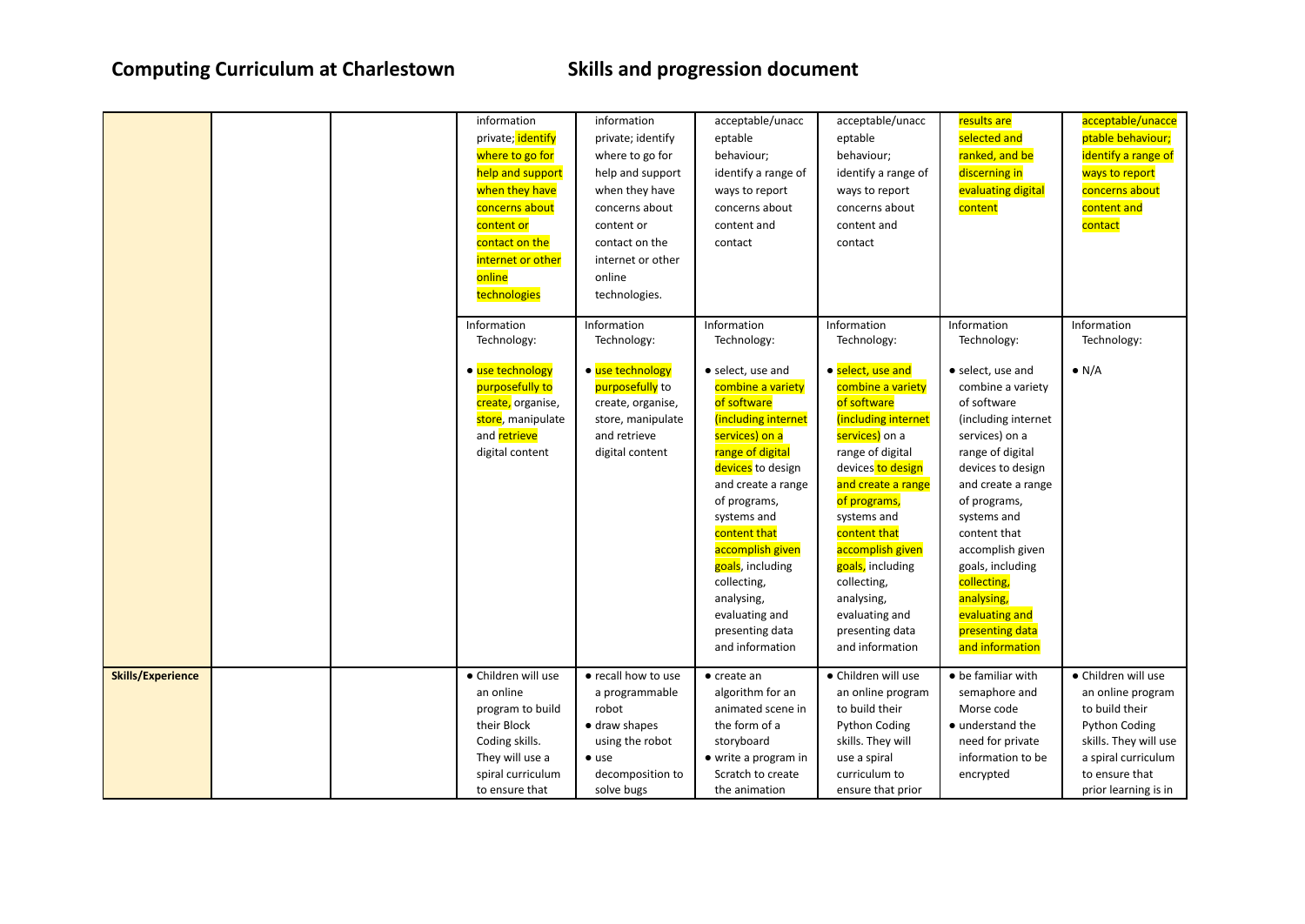|  | prior learning is  | • make predictions | • correct mistakes | learning is in their | $\bullet$ encrypt and    | their long-term |
|--|--------------------|--------------------|--------------------|----------------------|--------------------------|-----------------|
|  | in their long-term | • use sequencing   | in their animation | long-term            | decrypt messages         | memory and then |
|  | memory and then    | • debug errors in  | programs.          | memory and then      | in simple ciphers        | built upon.     |
|  | built upon.        | algorithms         |                    | built upon.          | $\bullet$ appreciate the |                 |
|  |                    |                    |                    |                      | need to use              |                 |
|  |                    |                    |                    |                      | complex password         |                 |
|  |                    |                    |                    |                      | and to keep them         |                 |
|  |                    |                    |                    |                      | secure                   |                 |
|  |                    |                    |                    |                      | • have some              |                 |
|  |                    |                    |                    |                      | understanding of         |                 |
|  |                    |                    |                    |                      | how encryption           |                 |
|  |                    |                    |                    |                      | works on the web.        |                 |
|  |                    |                    |                    |                      |                          |                 |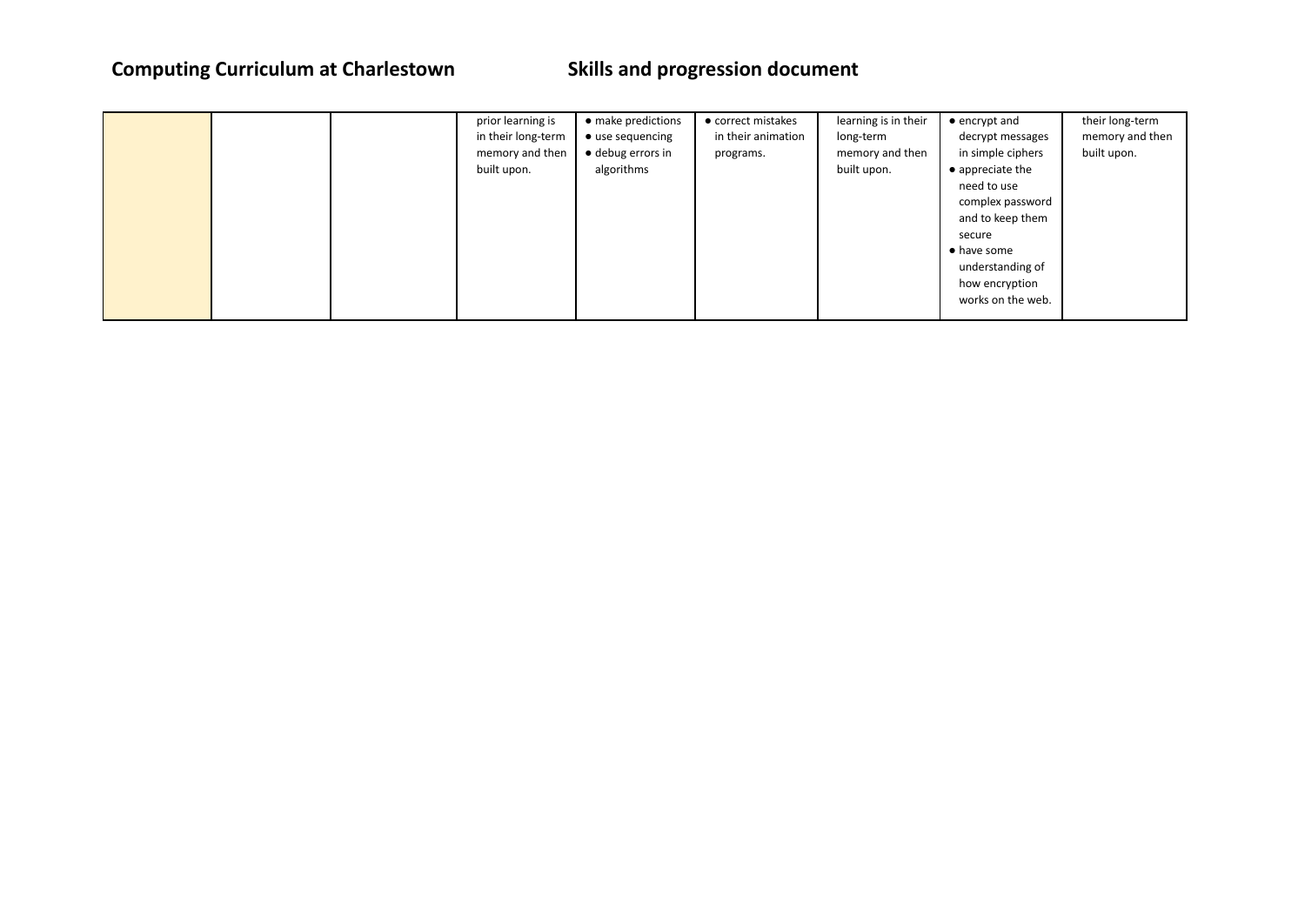| Change    |                 |                   |                    |                    |                      |                      |                    |                      |
|-----------|-----------------|-------------------|--------------------|--------------------|----------------------|----------------------|--------------------|----------------------|
|           | <b>Nursery</b>  | <b>Reception</b>  | <b>Y1</b>          | <b>Y2</b>          | Y3                   | <b>Y4</b>            | <b>Y5</b>          | <b>Y6</b>            |
| Knowledge | Use the Beebots | Being Year 1      | Algorithms and     | Algorithms and     | Algorithms and       | Algorithms and       | Algorithms and     | Algorithms and       |
|           | for play. Can   | ready.            | Programming:       | Programming:       | Programming:         | Programming:         | Programming:       | Programming:         |
|           | you make the    |                   |                    |                    |                      |                      |                    |                      |
|           | BeeBot move     | KS1 DL objective: | • create and debug | • create and debug | $\bullet$ N/A        | · use sequence,      | · use sequence,    | · design, write and  |
|           | forwards,       | "use technology   | simple programs    | simple programs    |                      | selection, and       | selection, and     | debug programs       |
|           | backwards, left | purposefully"     |                    | · use logical      |                      | repetition in        | repetition in      | that accomplish      |
|           |                 |                   |                    | reasoning to       |                      | programs; work       | programs; work     | specific goals,      |
|           | and right?.     |                   |                    | predict the        |                      | with variables and   | with variables and | including            |
|           |                 | KS1 IT: "use      |                    | behaviour of       |                      | various forms of     | various forms of   | controlling or       |
|           | Use electronic  | technology to     |                    | simple programs    |                      | input and output     | input and output   | simulating physical  |
|           | book/s instead  | create, store and |                    | • understand what  |                      | · design, write and  |                    | systems; solve       |
|           | of printed      | retrieve digital  |                    | algorithms are;    |                      | debug programs       |                    | problems by          |
|           | book/s, for     | content"          |                    | how they are       |                      | that accomplish      |                    | decomposing          |
|           | story time and  |                   |                    | implemented as     |                      | specific goals,      |                    | them into smaller    |
|           | in learning     | Able to talk      |                    | programs on        |                      | including            |                    | parts                |
|           |                 | about what app    |                    | digital devices;   |                      | controlling or       |                    | · use logical        |
|           | areas.          | to use for a task |                    | and that           |                      | simulating           |                    | reasoning to         |
|           |                 | (with an          |                    | programs execute   |                      | physical systems;    |                    | explain how some     |
|           |                 | explanation       |                    | by following       |                      | solve problems by    |                    | simple algorithms    |
|           |                 | would be          |                    | precise and        |                      | decomposing          |                    | work and to detect   |
|           |                 | incredible!) and  |                    | unambiguous        |                      | them into smaller    |                    | and correct errors   |
|           |                 |                   |                    | instructions       |                      | parts                |                    | in algorithms and    |
|           |                 | about my own      |                    |                    |                      | · use logical        |                    | programs             |
|           |                 | digital work,     |                    |                    |                      | reasoning to         |                    | · use sequence,      |
|           |                 | including being   |                    |                    |                      | explain how some     |                    | selection, and       |
|           |                 | able to recall    |                    |                    |                      | simple algorithms    |                    | repetition in        |
|           |                 | recent events     |                    |                    |                      | work and to          |                    | programs; work       |
|           |                 | (school trips,    |                    |                    |                      | detect and correct   |                    | with variables and   |
|           |                 | birthdays etc).   |                    |                    |                      | errors in            |                    | various forms of     |
|           |                 |                   |                    |                    |                      | algorithms and       |                    | input and output     |
|           |                 |                   |                    |                    |                      | programs             |                    |                      |
|           |                 |                   |                    |                    |                      |                      |                    |                      |
|           |                 |                   | Digital Literacy:  | Digital Literacy:  | Digital Literacy:    | Digital Literacy:    | Digital Literacy:  | Digital Literacy:    |
|           |                 |                   | · use technology   | · use technology   | · use technology     | · use technology     | $\bullet$ N/A      | · use technology     |
|           |                 |                   | safely and         | safely and         | safely, respectfully | safely, respectfully |                    | safely, respectfully |
|           |                 |                   | respectfully,      | respectfully,      | and responsibly;     | and responsibly;     |                    | and responsibly;     |
|           |                 |                   | keeping personal   | keeping personal   | recognise            | recognise            |                    | recognise            |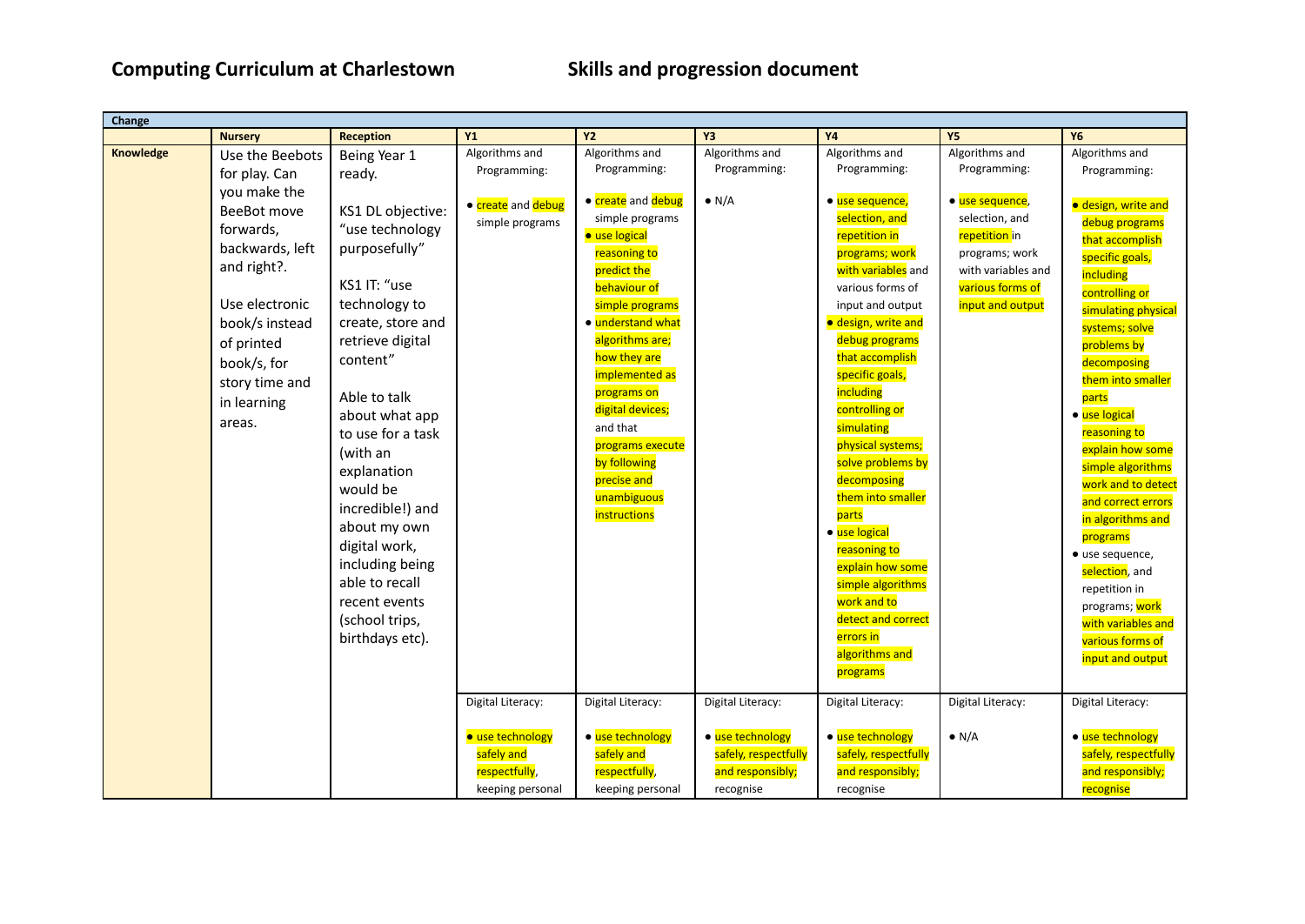|  | information<br>private; identify<br>where to go for<br>help and support<br>when they have<br>concerns about<br>content or<br>contact on the<br>internet or other<br>online<br>technologies. | information<br>private; identify<br>where to go for<br>help and support<br>when they have<br>concerns about<br>content or<br>contact on the<br>internet or other<br>online<br>technologies. | acceptable/unacc<br>eptable<br>behaviour;<br>identify a range of<br>ways to report<br>concerns about<br>content and<br>contact<br>· understand<br>computer<br>networks<br>including the<br>internet; how they<br>can provide<br>multiple services,<br>such as the world<br>wide web; and the<br>opportunities they<br>offer for | acceptable/unacc<br>eptable<br>behaviour;<br>identify a range of<br>ways to report<br>concerns about<br>content and<br>contact                                                                                                                                                                                                    |                                             | acceptable/unacce<br>ptable behaviour;<br>identify a range of<br>ways to report<br>concerns about<br>content and<br>contact                                                                                                                                                                                                       |
|--|---------------------------------------------------------------------------------------------------------------------------------------------------------------------------------------------|---------------------------------------------------------------------------------------------------------------------------------------------------------------------------------------------|---------------------------------------------------------------------------------------------------------------------------------------------------------------------------------------------------------------------------------------------------------------------------------------------------------------------------------|-----------------------------------------------------------------------------------------------------------------------------------------------------------------------------------------------------------------------------------------------------------------------------------------------------------------------------------|---------------------------------------------|-----------------------------------------------------------------------------------------------------------------------------------------------------------------------------------------------------------------------------------------------------------------------------------------------------------------------------------|
|  | Information<br>Technology:<br>• use technology<br>purposefully to<br>create, organise,<br>store, manipulate<br>and retrieve<br>digital content                                              | Information<br>Technology:<br>· use technology<br>purposefully to<br>create, organise,<br>store, manipulate<br>and retrieve<br>digital content                                              | communication<br>and collaboration<br>Information<br>Technology:<br>· use search<br>technologies<br>effectively,<br>appreciate how<br>results are<br>selected and<br>ranked, and be<br>discerning in<br>evaluating digital<br>content                                                                                           | Information<br>Technology:<br>· select, use and<br>combine a variety<br>of software<br>(including internet<br>services) on a<br>range of digital<br>devices to design<br>and create a range<br>of programs,<br>systems and<br>content that<br>accomplish given<br>goals, including<br>collecting,<br>analysing,<br>evaluating and | Information<br>Technology:<br>$\bullet$ N/A | Information<br>Technology:<br>• select, use and<br>combine a variety<br>of software<br>(including internet<br>services) on a<br>range of digital<br>devices to design<br>and create a range<br>of programs,<br>systems and<br>content that<br>accomplish given<br>goals, including<br>collecting,<br>analysing,<br>evaluating and |